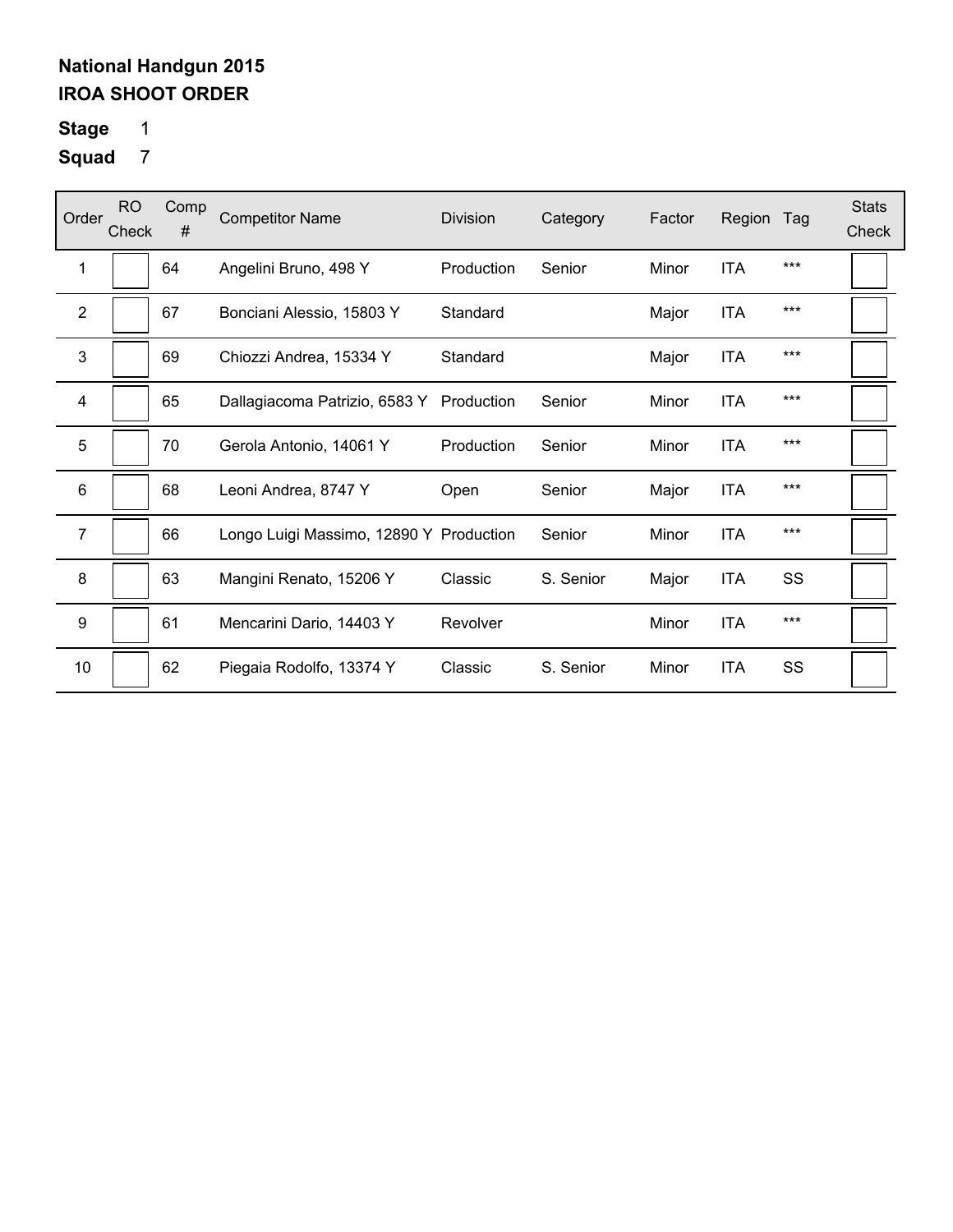# **Stage** 1

| Order           | RO.<br>Check | Comp<br># | <b>Competitor Name</b>     | Division   | Category | Factor | Region     | Tag   | <b>Stats</b><br>Check |
|-----------------|--------------|-----------|----------------------------|------------|----------|--------|------------|-------|-----------------------|
| 1               |              | 73        | Battaglia Roberto, 2690 Y  | Standard   | Senior   | Major  | <b>ITA</b> | ***   |                       |
| $\overline{2}$  |              | 74        | Capelli Egidio, 6310 Y     | Standard   | Senior   | Major  | <b>ITA</b> | $***$ |                       |
| 3               |              | 77        | Colli Stefano, 14534 Y     | Standard   |          | Minor  | <b>ITA</b> | $***$ |                       |
| 4               |              | 80        | De Caro Luigi, 16094 Y     | Production |          | Minor  | <b>ITA</b> | $***$ |                       |
| 5               |              | 72        | Fargnoli Pasquale, 12549 Y | Standard   |          | Major  | <b>ITA</b> | ***   |                       |
| $6\phantom{1}6$ |              | 75        | Granata Francesco, 8179 Y  | Production |          | Minor  | <b>ITA</b> | $***$ |                       |
| $\overline{7}$  |              | 79        | Lamberti Pasquale, 15835 Y | Production |          | Minor  | <b>ITA</b> | $***$ |                       |
| 8               |              | 71        | Monaco Giovanni, 15517 Y   | Production |          | Minor  | <b>ITA</b> | $***$ |                       |
| 9               |              | 78        | Ognibene Tiziano, 15789 Y  | Standard   |          | Minor  | <b>ITA</b> | $***$ |                       |
| 10              |              | 76        | Ramasco Salvatore, 16858 Y | Production | Senior   | Minor  | <b>ITA</b> | $***$ |                       |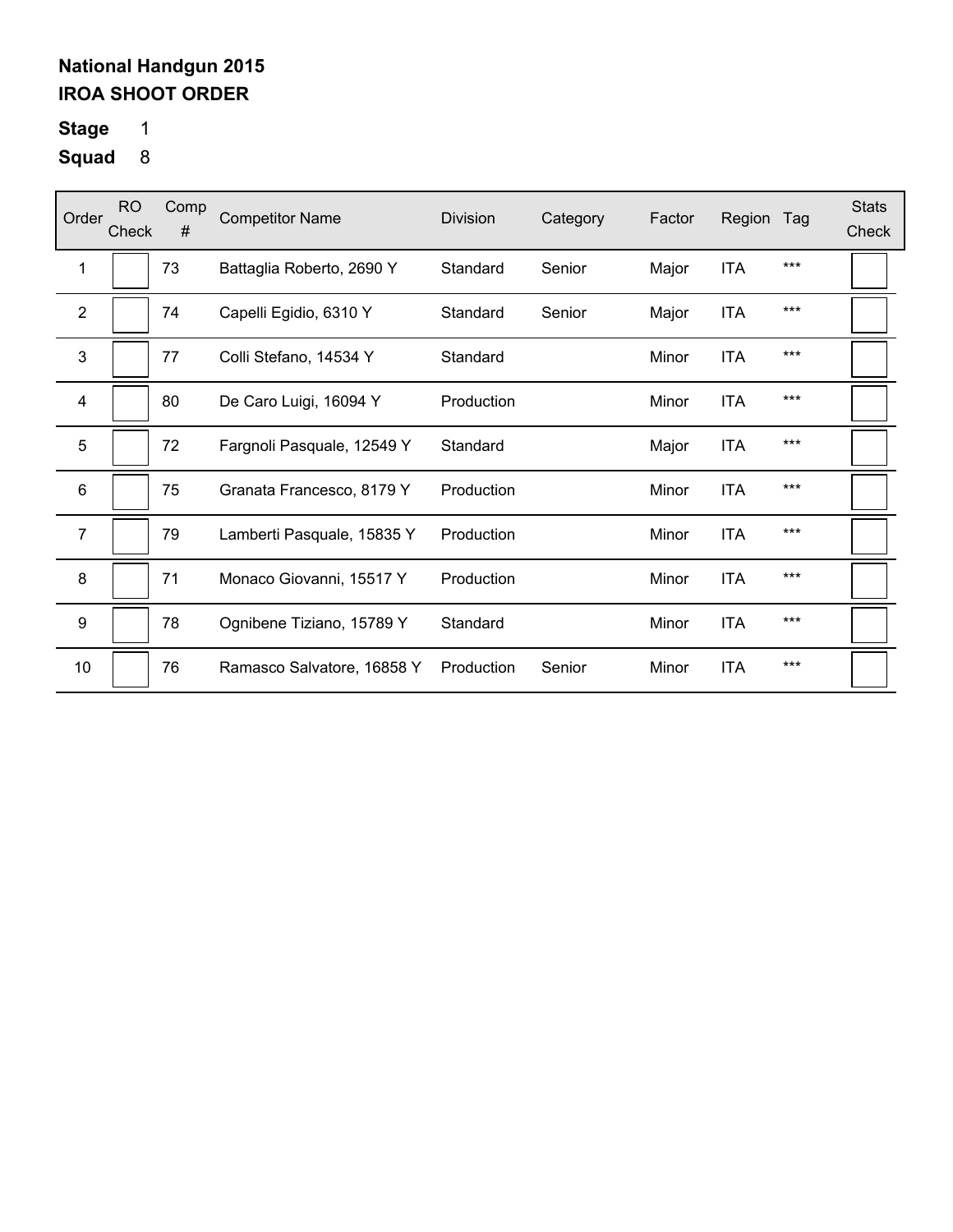# **Stage** 1

| Order            | <b>RO</b><br>Check | Comp<br># | <b>Competitor Name</b>              | <b>Division</b> | Category | Factor | Region     | Tag        | <b>Stats</b><br>Check |
|------------------|--------------------|-----------|-------------------------------------|-----------------|----------|--------|------------|------------|-----------------------|
| 1                |                    | 82        | Biondi Andrea, 15073 Y              | Open            |          | Major  | <b>ITA</b> | <b>JUN</b> |                       |
| 2                |                    | 84        | Campani Andrea, 5253 Y              | Open            | Senior   | Major  | <b>ITA</b> | $***$      |                       |
| 3                |                    | 83        | Campani Roberto, 2100 Y             | Open            |          | Major  | <b>ITA</b> | $***$      |                       |
| 4                |                    | 89        | Cerniglia Francesco, 11798 Y        | Open            |          | Major  | <b>ITA</b> | $***$      |                       |
| 5                |                    | 85        | Franchini Barbara, 16122 Y          | Standard        | Lady     | Minor  | <b>ITA</b> | $***$      |                       |
| 6                |                    | 86        | Garau Salvatore Luigi, 11158 Y Open |                 |          | Major  | <b>ITA</b> | ***        |                       |
| 7                |                    | 90        | Piras Simone, 17002 Y               | Production      |          | Minor  | <b>ITA</b> | <b>JUN</b> |                       |
| 8                |                    | 81        | Roncagliolo Franco, 6591 Y          | Production      | Senior   | Minor  | <b>ITA</b> | $***$      |                       |
| $\boldsymbol{9}$ |                    | 87        | Siliprandi Remo, 12122 Y            | Open            | Senior   | Major  | <b>ITA</b> | $***$      |                       |
| 10               |                    | 88        | Siviero Matteo, 15031 Y             | Open            |          | Major  | <b>ITA</b> | ***        |                       |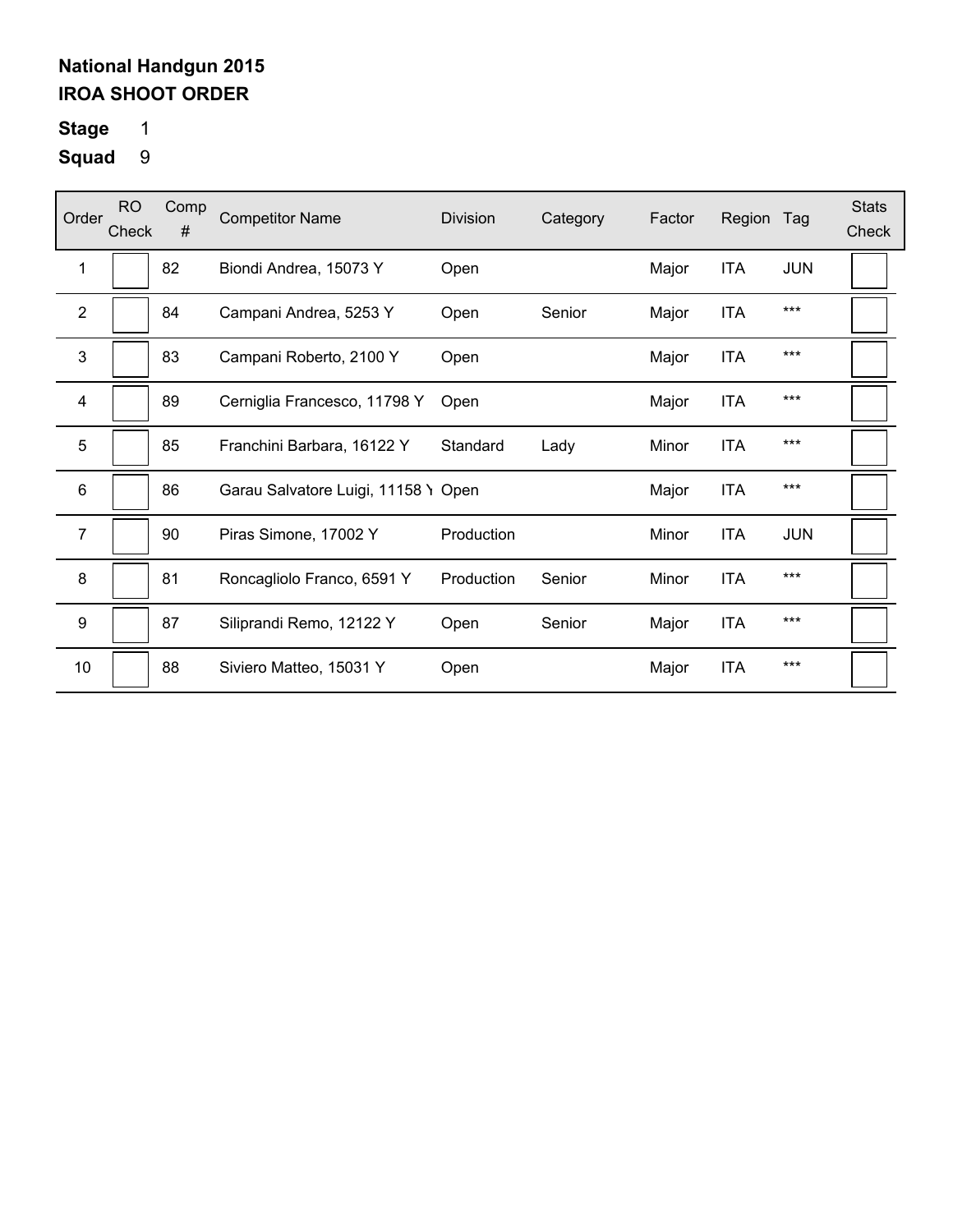**Stage** 1

| Order                   | R <sub>O</sub><br>Check | Comp<br># | <b>Competitor Name</b>              | Division   | Category  | Factor | Region     | Tag   | <b>Stats</b><br>Check |
|-------------------------|-------------------------|-----------|-------------------------------------|------------|-----------|--------|------------|-------|-----------------------|
| 1                       |                         | 93        | Amiranda Cristian, 10179 Y          | Open       |           | Major  | <b>ITA</b> | $***$ |                       |
| $\overline{2}$          |                         | 92        | Bovis Stefano, 4312 Y               | Standard   | S. Senior | Major  | <b>ITA</b> | SS    |                       |
| 3                       |                         | 91        | Cassandra Mauro, 10178 Y            | Open       | Senior    | Major  | <b>ITA</b> | ***   |                       |
| $\overline{\mathbf{4}}$ |                         | 98        | Cuccui Anna Rita, 17092 Y           | Standard   | Lady      | Minor  | <b>ITA</b> | $***$ |                       |
| 5                       |                         | 99        | De Rosa Andrea, 13512 Y             | Production |           | Minor  | <b>ITA</b> | $***$ |                       |
| $6\phantom{1}$          |                         | 100       | Lepore Mario Cristoforo, 15388 Open |            |           | Major  | <b>ITA</b> | ***   |                       |
| 7                       |                         | 97        | Lo Bosco Vincenzo, 13810 Y          | Production |           | Minor  | <b>ITA</b> | $***$ |                       |
| 8                       |                         | 95        | Orsolini Marco, 11737 Y             | Open       |           | Major  | <b>ITA</b> | ***   |                       |
| $\boldsymbol{9}$        |                         | 94        | Patria Giorgio, 1058 Y              | Open       |           | Major  | <b>ITA</b> | $***$ |                       |
| 10                      |                         | 96        | Piampiani Fabrizio, 15853 Y         | Open       |           | Major  | <b>ITA</b> | $***$ |                       |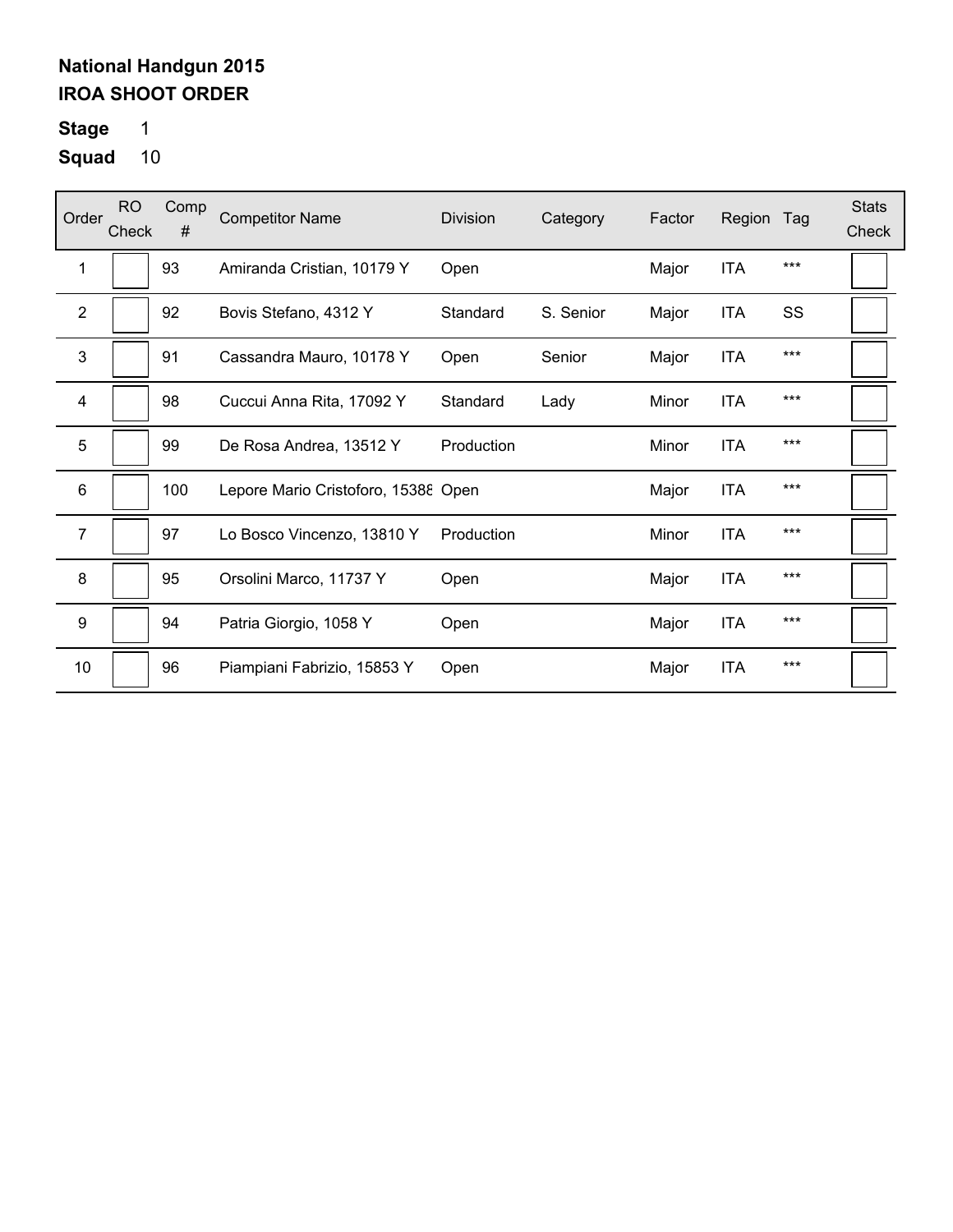# **Stage** 1

| Order                   | <b>RO</b><br>Check | Comp<br># | <b>Competitor Name</b>                 | <b>Division</b> | Category | Factor | Region     | Tag | <b>Stats</b><br>Check |
|-------------------------|--------------------|-----------|----------------------------------------|-----------------|----------|--------|------------|-----|-----------------------|
| 1                       |                    | 101       | Autore Marzia, 13809 Y                 | Classic         | Lady     | Minor  | <b>ITA</b> | *** |                       |
| $\mathbf{2}$            |                    | 109       | Barbarito Giovanni, 12905 Y            | Production      |          | Minor  | <b>ITA</b> | *** |                       |
| 3                       |                    | 104       | Boanini Alessio, 14727 Y               | Standard        |          | Major  | <b>ITA</b> | *** |                       |
| $\overline{\mathbf{4}}$ |                    | 108       | Calzetta Danilo, 15201 Y               | Production      |          | Minor  | <b>ITA</b> | *** |                       |
| 5                       |                    | 105       | Camaiani Simone, 16982 Y               | Standard        |          | Major  | <b>ITA</b> | *** |                       |
| 6                       |                    | 110       | Della Ragione Crescenzo, 153: Standard |                 |          | Minor  | <b>ITA</b> | *** |                       |
| $\overline{7}$          |                    | 102       | Giolini Luciano, 14129 Y               | Standard        | Senior   | Major  | <b>ITA</b> | *** |                       |
| 8                       |                    | 106       | Matarazzo Alberto, 15624 Y             | Production      | Senior   | Minor  | <b>ITA</b> | *** |                       |
| $\boldsymbol{9}$        |                    | 103       | Paddeu Gian Nunzio, 16376 Y Production |                 |          | Minor  | <b>ITA</b> | *** |                       |
| 10                      |                    | 107       | Rosa Roberto, 15200 Y                  | Classic         | Senior   | Minor  | <b>ITA</b> | *** |                       |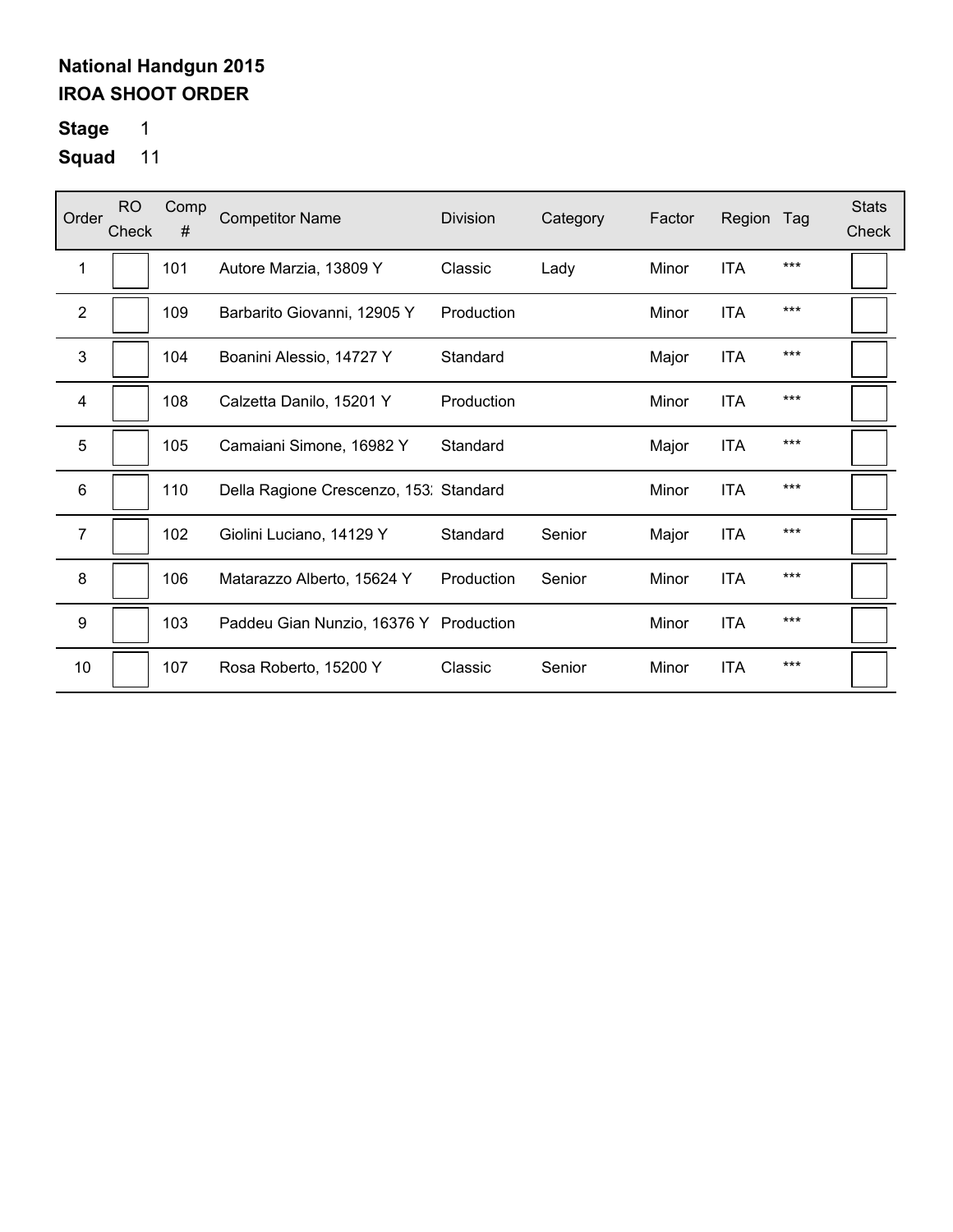**Stage** 1

| Order          | RO.<br>Check | Comp<br># | <b>Competitor Name</b>                    | Division   | Category  | Factor | Region     | Tag   | <b>Stats</b><br>Check |
|----------------|--------------|-----------|-------------------------------------------|------------|-----------|--------|------------|-------|-----------------------|
| 1              |              | 111       | Balestrini Barbara, 13873 Y               | Production | Lady      | Minor  | <b>ITA</b> | ***   |                       |
| $\overline{2}$ |              | 114       | Borghi William, 13534 Y                   | Open       |           | Major  | <b>ITA</b> | $***$ |                       |
| 3              |              | 119       | Briganti Armando, 15050 Y                 | Standard   | Senior    | Major  | <b>ITA</b> | $***$ |                       |
| 4              |              | 120       | Gazzaneo Catti, 16886 Y                   | Production | Lady      | Minor  | <b>ITA</b> | $***$ |                       |
| 5              |              | 112       | Granata Giuseppe, 15211 Y                 | Production |           | Minor  | <b>ITA</b> | ***   |                       |
| 6              |              | 115       | Mantovani Franco, 6647 Y                  | Open       | S. Senior | Major  | <b>ITA</b> | SS    |                       |
| $\overline{7}$ |              | 118       | Penitenti Ivan, 14702 Y                   | Open       |           | Major  | <b>ITA</b> | $***$ |                       |
| 8              |              | 117       | Spaccarotella Antonio, 13538 \ Production |            |           | Minor  | <b>ITA</b> | $***$ |                       |
| 9              |              | 113       | Stolnicu Cristian, 16268 Y                | Classic    |           | Minor  | <b>ITA</b> | $***$ |                       |
| 10             |              | 116       | Ventura Antonio, 13281 Y                  | Production | Senior    | Minor  | <b>ITA</b> | $***$ |                       |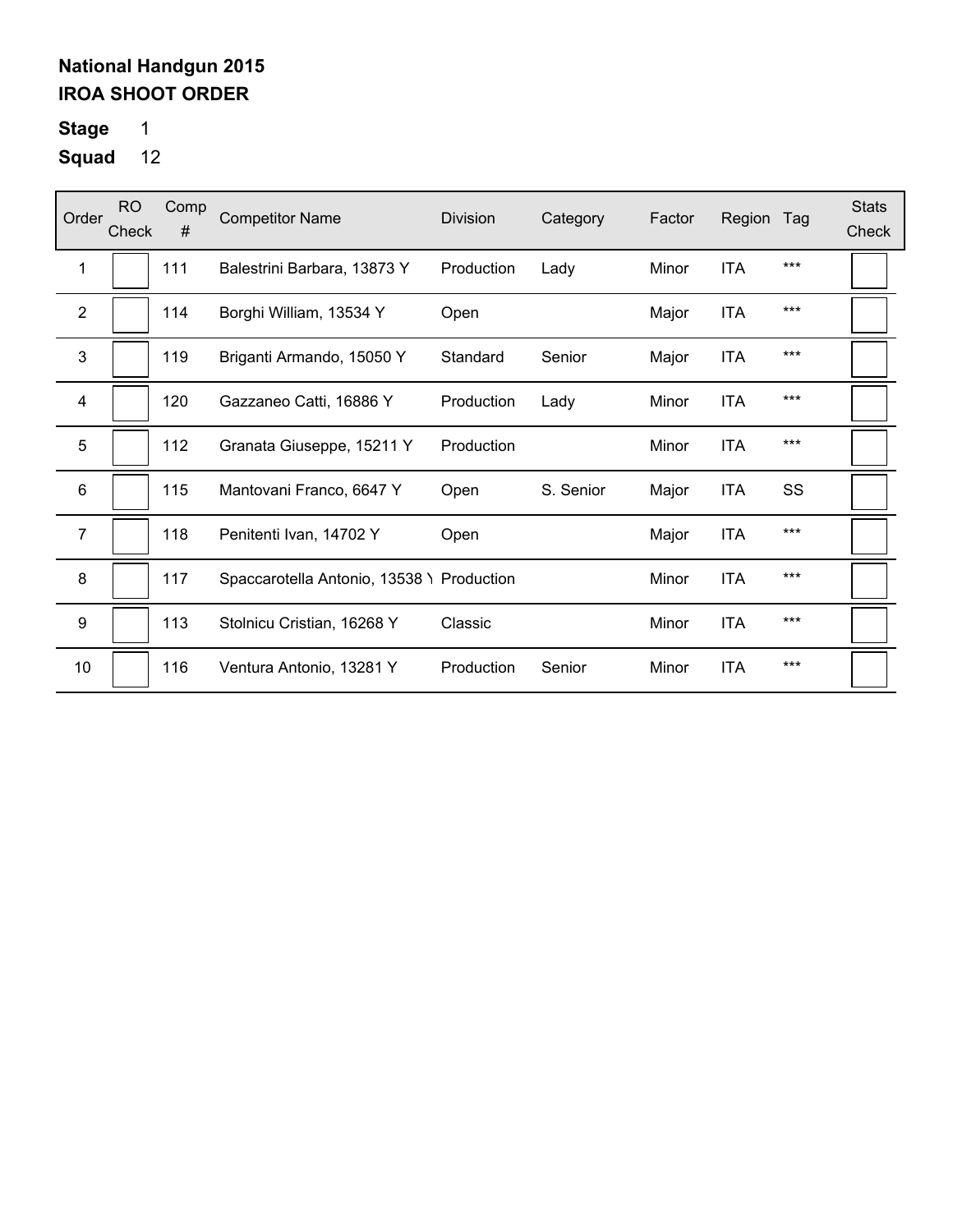# **Stage** 2

| Order          | <b>RO</b><br>Check | Comp<br># | <b>Competitor Name</b>                  | <b>Division</b> | Category  | Factor | Region     | Tag   | <b>Stats</b><br>Check |
|----------------|--------------------|-----------|-----------------------------------------|-----------------|-----------|--------|------------|-------|-----------------------|
| 1              |                    | 67        | Bonciani Alessio, 15803 Y               | Standard        |           | Major  | <b>ITA</b> | $***$ |                       |
| 2              |                    | 69        | Chiozzi Andrea, 15334 Y                 | Standard        |           | Major  | <b>ITA</b> | $***$ |                       |
| 3              |                    | 65        | Dallagiacoma Patrizio, 6583 Y           | Production      | Senior    | Minor  | <b>ITA</b> | ***   |                       |
| 4              |                    | 70        | Gerola Antonio, 14061 Y                 | Production      | Senior    | Minor  | <b>ITA</b> | $***$ |                       |
| 5              |                    | 68        | Leoni Andrea, 8747 Y                    | Open            | Senior    | Major  | <b>ITA</b> | $***$ |                       |
| 6              |                    | 66        | Longo Luigi Massimo, 12890 Y Production |                 | Senior    | Minor  | <b>ITA</b> | ***   |                       |
| $\overline{7}$ |                    | 63        | Mangini Renato, 15206 Y                 | Classic         | S. Senior | Major  | <b>ITA</b> | SS    |                       |
| 8              |                    | 61        | Mencarini Dario, 14403 Y                | Revolver        |           | Minor  | <b>ITA</b> | ***   |                       |
| 9              |                    | 62        | Piegaia Rodolfo, 13374 Y                | Classic         | S. Senior | Minor  | <b>ITA</b> | SS    |                       |
| 10             |                    | 64        | Angelini Bruno, 498 Y                   | Production      | Senior    | Minor  | <b>ITA</b> | $***$ |                       |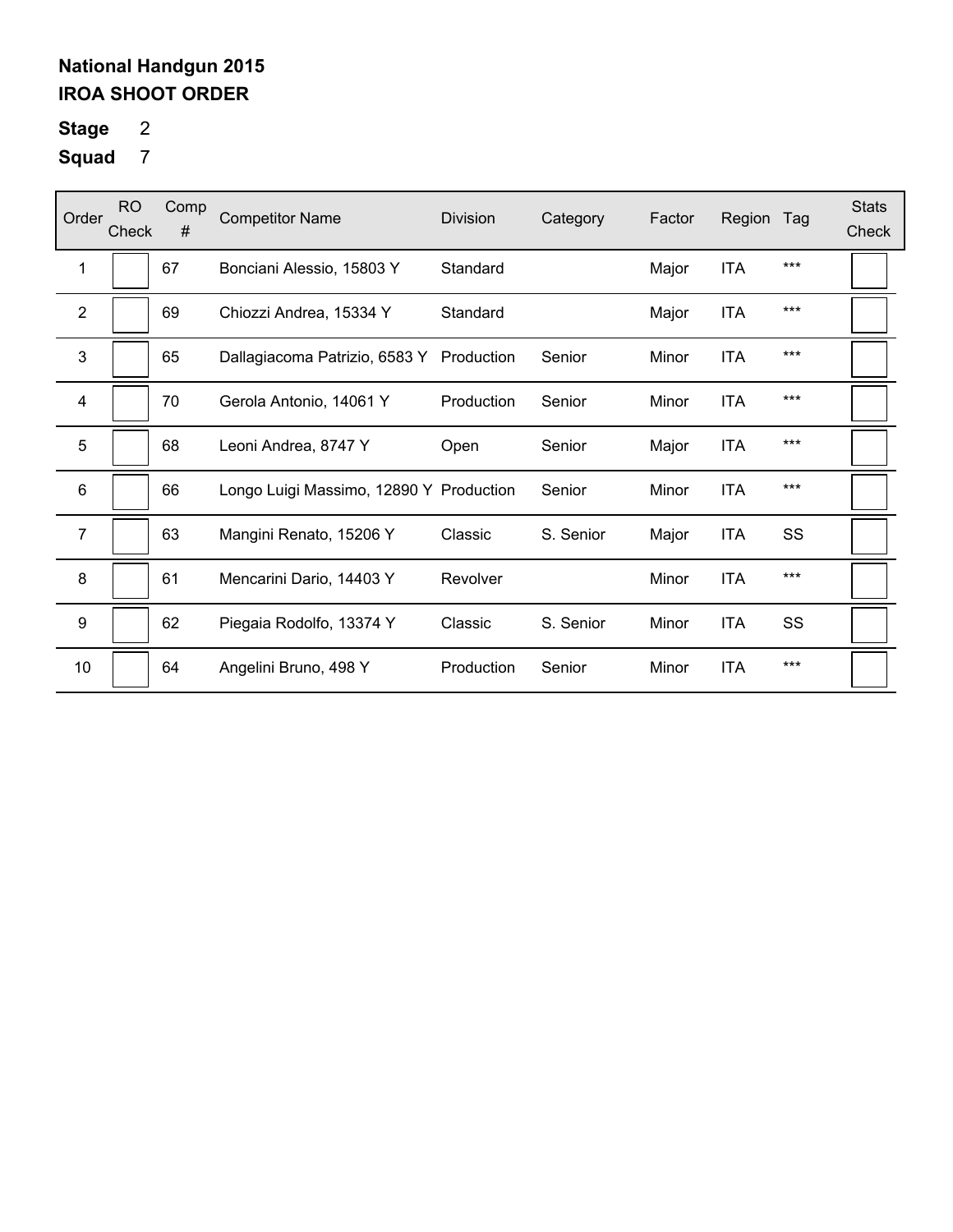# **Stage** 2

| Order          | <b>RO</b><br>Check | Comp<br># | <b>Competitor Name</b>     | <b>Division</b> | Category | Factor | Region     | Tag   | <b>Stats</b><br>Check |
|----------------|--------------------|-----------|----------------------------|-----------------|----------|--------|------------|-------|-----------------------|
| 1              |                    | 74        | Capelli Egidio, 6310 Y     | Standard        | Senior   | Major  | <b>ITA</b> | $***$ |                       |
| $\overline{2}$ |                    | 77        | Colli Stefano, 14534 Y     | Standard        |          | Minor  | <b>ITA</b> | $***$ |                       |
| 3              |                    | 80        | De Caro Luigi, 16094 Y     | Production      |          | Minor  | <b>ITA</b> | $***$ |                       |
| 4              |                    | 72        | Fargnoli Pasquale, 12549 Y | Standard        |          | Major  | <b>ITA</b> | $***$ |                       |
| 5              |                    | 75        | Granata Francesco, 8179 Y  | Production      |          | Minor  | <b>ITA</b> | $***$ |                       |
| 6              |                    | 79        | Lamberti Pasquale, 15835 Y | Production      |          | Minor  | <b>ITA</b> | ***   |                       |
| $\overline{7}$ |                    | 71        | Monaco Giovanni, 15517 Y   | Production      |          | Minor  | <b>ITA</b> | $***$ |                       |
| 8              |                    | 78        | Ognibene Tiziano, 15789 Y  | Standard        |          | Minor  | <b>ITA</b> | $***$ |                       |
| 9              |                    | 76        | Ramasco Salvatore, 16858 Y | Production      | Senior   | Minor  | <b>ITA</b> | ***   |                       |
| 10             |                    | 73        | Battaglia Roberto, 2690 Y  | Standard        | Senior   | Major  | <b>ITA</b> | $***$ |                       |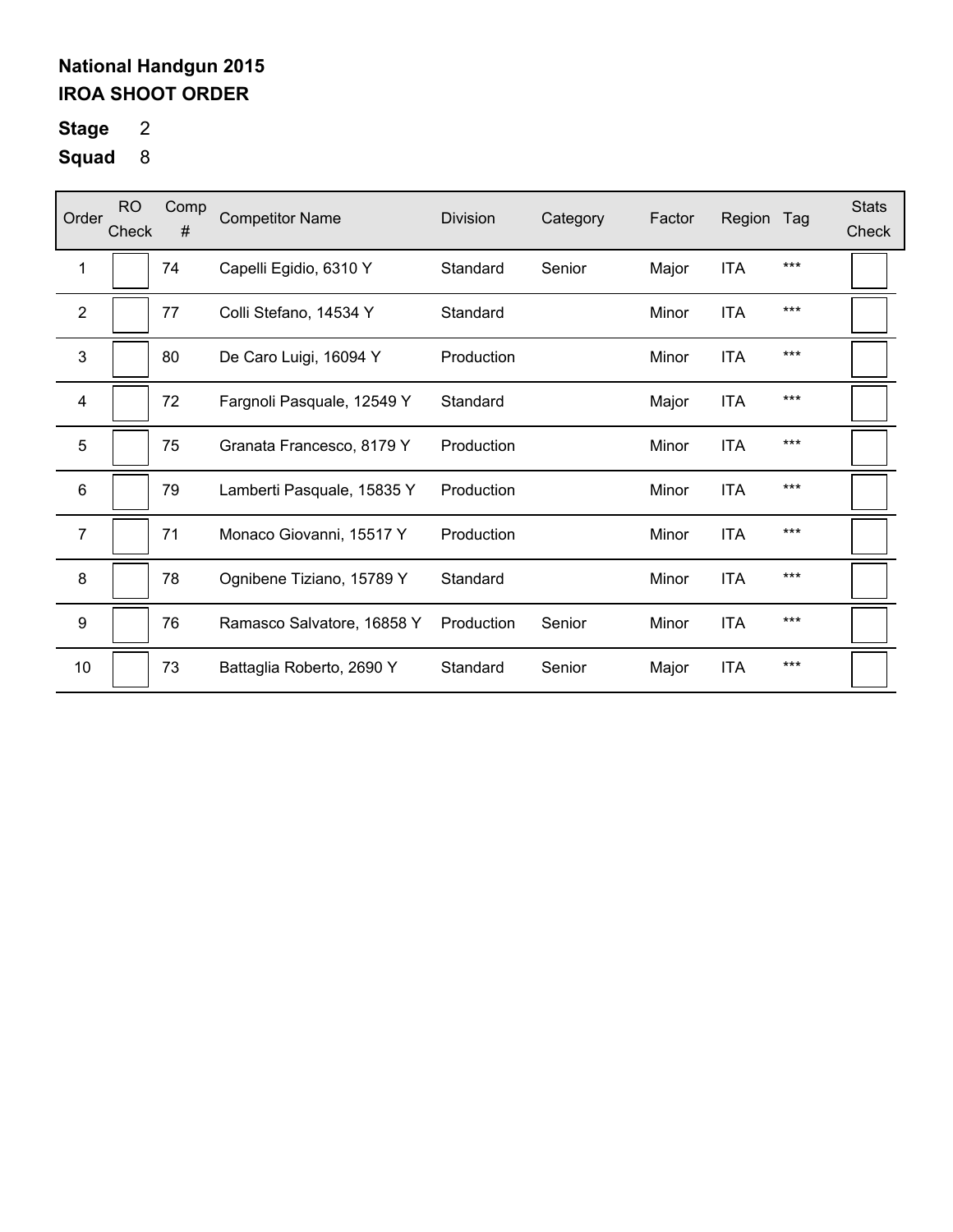# **Stage** 2

| Order            | <b>RO</b><br>Check | Comp<br># | <b>Competitor Name</b>              | Division   | Category | Factor | Region     | Tag        | <b>Stats</b><br>Check |
|------------------|--------------------|-----------|-------------------------------------|------------|----------|--------|------------|------------|-----------------------|
| 1                |                    | 84        | Campani Andrea, 5253 Y              | Open       | Senior   | Major  | <b>ITA</b> | ***        |                       |
| $\mathbf{2}$     |                    | 83        | Campani Roberto, 2100 Y             | Open       |          | Major  | <b>ITA</b> | $***$      |                       |
| 3                |                    | 89        | Cerniglia Francesco, 11798 Y        | Open       |          | Major  | <b>ITA</b> | $***$      |                       |
| 4                |                    | 85        | Franchini Barbara, 16122 Y          | Standard   | Lady     | Minor  | <b>ITA</b> | $***$      |                       |
| 5                |                    | 86        | Garau Salvatore Luigi, 11158 Y Open |            |          | Major  | <b>ITA</b> | $***$      |                       |
| 6                |                    | 90        | Piras Simone, 17002 Y               | Production |          | Minor  | <b>ITA</b> | <b>JUN</b> |                       |
| 7                |                    | 81        | Roncagliolo Franco, 6591 Y          | Production | Senior   | Minor  | <b>ITA</b> | $***$      |                       |
| 8                |                    | 87        | Siliprandi Remo, 12122 Y            | Open       | Senior   | Major  | <b>ITA</b> | $***$      |                       |
| $\boldsymbol{9}$ |                    | 88        | Siviero Matteo, 15031 Y             | Open       |          | Major  | <b>ITA</b> | $***$      |                       |
| $10$             |                    | 82        | Biondi Andrea, 15073 Y              | Open       |          | Major  | <b>ITA</b> | <b>JUN</b> |                       |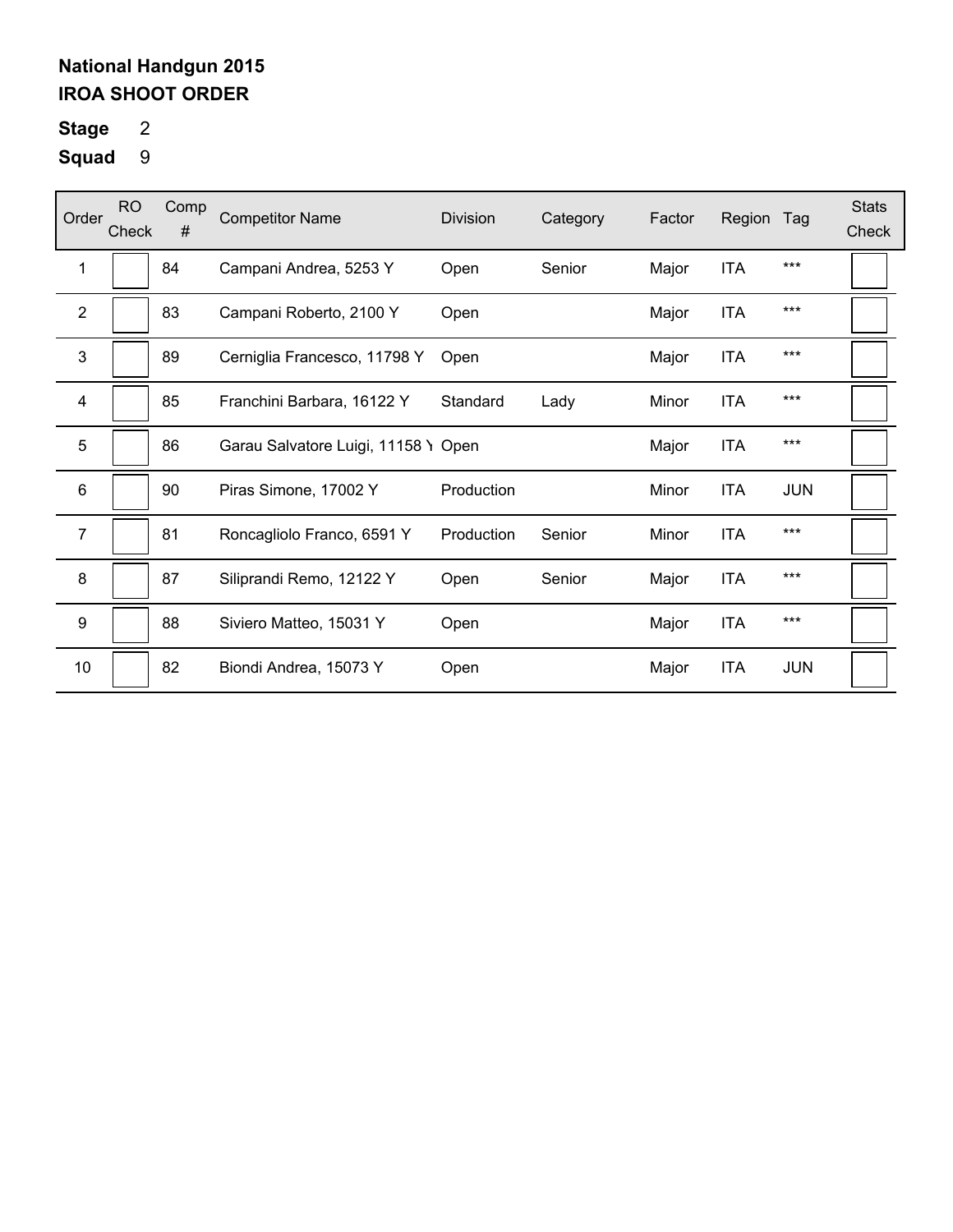# **Stage** 2

| Order          | <b>RO</b><br>Check | Comp<br># | <b>Competitor Name</b>              | <b>Division</b> | Category  | Factor | Region     | Tag | <b>Stats</b><br>Check |
|----------------|--------------------|-----------|-------------------------------------|-----------------|-----------|--------|------------|-----|-----------------------|
| 1              |                    | 92        | Bovis Stefano, 4312 Y               | Standard        | S. Senior | Major  | <b>ITA</b> | SS  |                       |
| $\overline{2}$ |                    | 91        | Cassandra Mauro, 10178 Y            | Open            | Senior    | Major  | <b>ITA</b> | *** |                       |
| 3              |                    | 98        | Cuccui Anna Rita, 17092 Y           | Standard        | Lady      | Minor  | <b>ITA</b> | *** |                       |
| 4              |                    | 99        | De Rosa Andrea, 13512 Y             | Production      |           | Minor  | <b>ITA</b> | *** |                       |
| 5              |                    | 100       | Lepore Mario Cristoforo, 15388 Open |                 |           | Major  | <b>ITA</b> | *** |                       |
| 6              |                    | 97        | Lo Bosco Vincenzo, 13810 Y          | Production      |           | Minor  | <b>ITA</b> | *** |                       |
| 7              |                    | 95        | Orsolini Marco, 11737 Y             | Open            |           | Major  | <b>ITA</b> | *** |                       |
| 8              |                    | 94        | Patria Giorgio, 1058 Y              | Open            |           | Major  | <b>ITA</b> | *** |                       |
| 9              |                    | 96        | Piampiani Fabrizio, 15853 Y         | Open            |           | Major  | <b>ITA</b> | *** |                       |
| 10             |                    | 93        | Amiranda Cristian, 10179 Y          | Open            |           | Major  | <b>ITA</b> | *** |                       |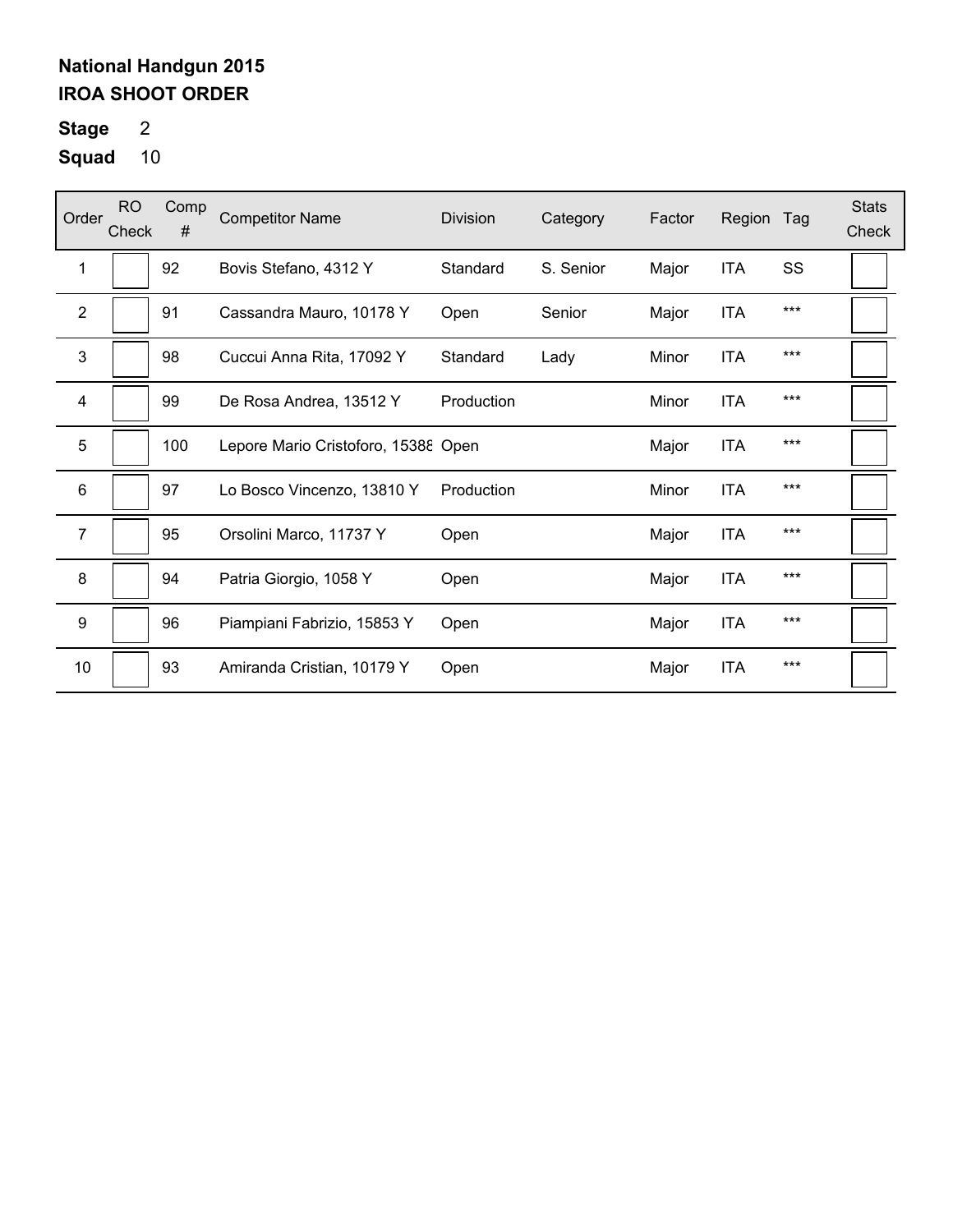# **Stage** 2

| Order                   | <b>RO</b><br>Check | Comp<br># | <b>Competitor Name</b>                 | <b>Division</b> | Category | Factor | Region     | Tag | <b>Stats</b><br>Check |
|-------------------------|--------------------|-----------|----------------------------------------|-----------------|----------|--------|------------|-----|-----------------------|
| 1                       |                    | 109       | Barbarito Giovanni, 12905 Y            | Production      |          | Minor  | <b>ITA</b> | *** |                       |
| $\overline{2}$          |                    | 104       | Boanini Alessio, 14727 Y               | Standard        |          | Major  | <b>ITA</b> | *** |                       |
| 3                       |                    | 108       | Calzetta Danilo, 15201 Y               | Production      |          | Minor  | <b>ITA</b> | *** |                       |
| $\overline{\mathbf{4}}$ |                    | 105       | Camaiani Simone, 16982 Y               | Standard        |          | Major  | <b>ITA</b> | *** |                       |
| 5                       |                    | 110       | Della Ragione Crescenzo, 153: Standard |                 |          | Minor  | <b>ITA</b> | *** |                       |
| 6                       |                    | 102       | Giolini Luciano, 14129 Y               | Standard        | Senior   | Major  | <b>ITA</b> | *** |                       |
| $\overline{7}$          |                    | 106       | Matarazzo Alberto, 15624 Y             | Production      | Senior   | Minor  | <b>ITA</b> | *** |                       |
| 8                       |                    | 103       | Paddeu Gian Nunzio, 16376 Y Production |                 |          | Minor  | <b>ITA</b> | *** |                       |
| $\boldsymbol{9}$        |                    | 107       | Rosa Roberto, 15200 Y                  | Classic         | Senior   | Minor  | <b>ITA</b> | *** |                       |
| 10                      |                    | 101       | Autore Marzia, 13809 Y                 | Classic         | Lady     | Minor  | <b>ITA</b> | *** |                       |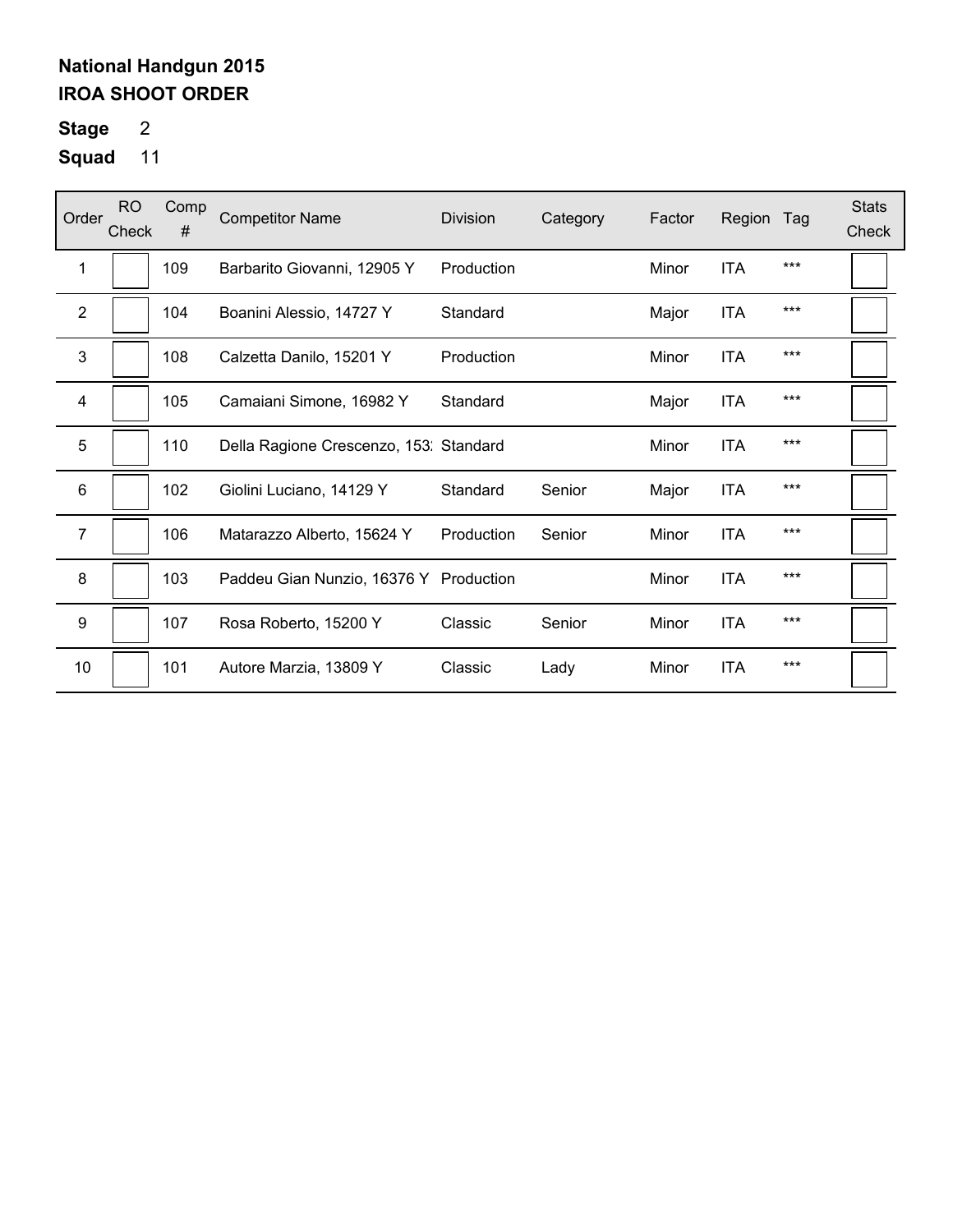# **Stage** 2

| Order            | <b>RO</b><br>Check | Comp<br># | <b>Competitor Name</b>                    | <b>Division</b> | Category  | Factor | Region     | Tag | <b>Stats</b><br>Check |
|------------------|--------------------|-----------|-------------------------------------------|-----------------|-----------|--------|------------|-----|-----------------------|
| 1                |                    | 114       | Borghi William, 13534 Y                   | Open            |           | Major  | <b>ITA</b> | *** |                       |
| $\overline{2}$   |                    | 119       | Briganti Armando, 15050 Y                 | Standard        | Senior    | Major  | <b>ITA</b> | *** |                       |
| $\mathbf{3}$     |                    | 120       | Gazzaneo Catti, 16886 Y                   | Production      | Lady      | Minor  | <b>ITA</b> | *** |                       |
| 4                |                    | 112       | Granata Giuseppe, 15211 Y                 | Production      |           | Minor  | <b>ITA</b> | *** |                       |
| 5                |                    | 115       | Mantovani Franco, 6647 Y                  | Open            | S. Senior | Major  | <b>ITA</b> | SS  |                       |
| 6                |                    | 118       | Penitenti Ivan, 14702 Y                   | Open            |           | Major  | <b>ITA</b> | *** |                       |
| 7                |                    | 117       | Spaccarotella Antonio, 13538 \ Production |                 |           | Minor  | <b>ITA</b> | *** |                       |
| 8                |                    | 113       | Stolnicu Cristian, 16268 Y                | Classic         |           | Minor  | <b>ITA</b> | *** |                       |
| $\boldsymbol{9}$ |                    | 116       | Ventura Antonio, 13281 Y                  | Production      | Senior    | Minor  | <b>ITA</b> | *** |                       |
| 10               |                    | 111       | Balestrini Barbara, 13873 Y               | Production      | Lady      | Minor  | <b>ITA</b> | *** |                       |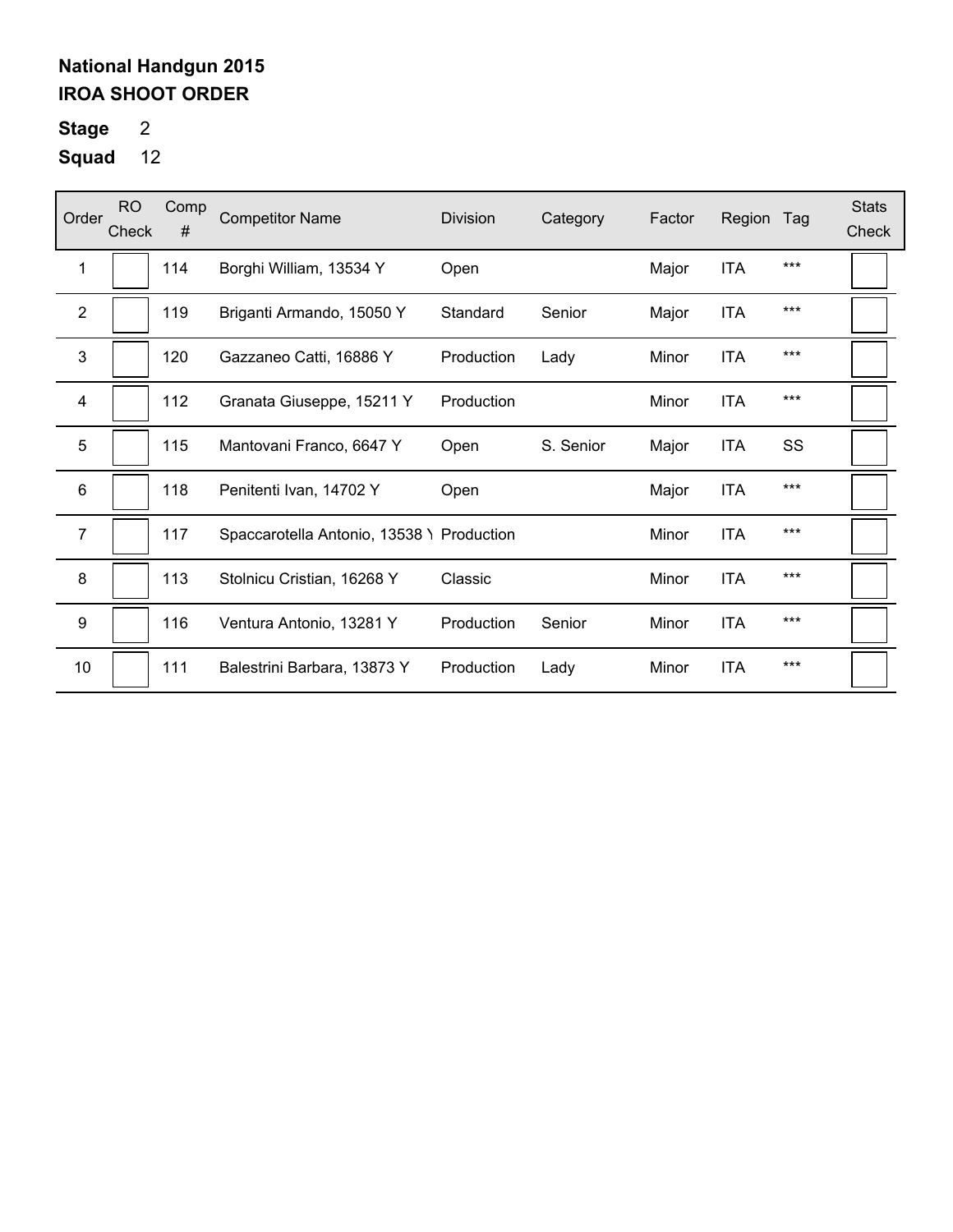# **Stage** 3

| Order            | <b>RO</b><br>Check | Comp<br># | <b>Competitor Name</b>                   | <b>Division</b> | Category  | Factor | Region     | Tag | <b>Stats</b><br>Check |
|------------------|--------------------|-----------|------------------------------------------|-----------------|-----------|--------|------------|-----|-----------------------|
| 1                |                    | 69        | Chiozzi Andrea, 15334 Y                  | Standard        |           | Major  | <b>ITA</b> | *** |                       |
| $\overline{2}$   |                    | 65        | Dallagiacoma Patrizio, 6583 Y Production |                 | Senior    | Minor  | <b>ITA</b> | *** |                       |
| 3                |                    | 70        | Gerola Antonio, 14061 Y                  | Production      | Senior    | Minor  | <b>ITA</b> | *** |                       |
| 4                |                    | 68        | Leoni Andrea, 8747 Y                     | Open            | Senior    | Major  | <b>ITA</b> | *** |                       |
| 5                |                    | 66        | Longo Luigi Massimo, 12890 Y Production  |                 | Senior    | Minor  | <b>ITA</b> | *** |                       |
| 6                |                    | 63        | Mangini Renato, 15206 Y                  | Classic         | S. Senior | Major  | <b>ITA</b> | SS  |                       |
| $\overline{7}$   |                    | 61        | Mencarini Dario, 14403 Y                 | Revolver        |           | Minor  | <b>ITA</b> | *** |                       |
| 8                |                    | 62        | Piegaia Rodolfo, 13374 Y                 | Classic         | S. Senior | Minor  | <b>ITA</b> | SS  |                       |
| $\boldsymbol{9}$ |                    | 64        | Angelini Bruno, 498 Y                    | Production      | Senior    | Minor  | <b>ITA</b> | *** |                       |
| 10               |                    | 67        | Bonciani Alessio, 15803 Y                | Standard        |           | Major  | <b>ITA</b> | *** |                       |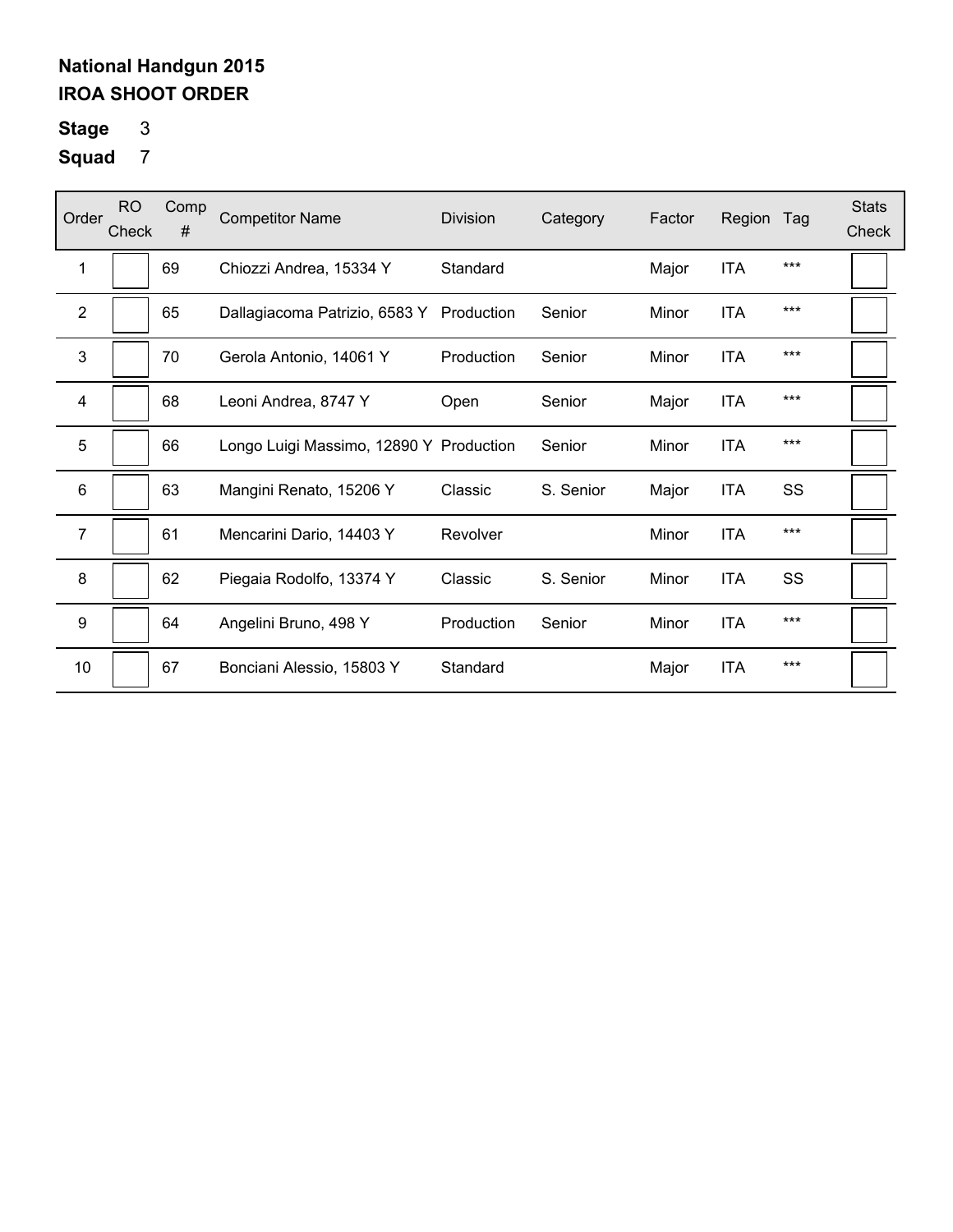# **Stage** 3

| Order          | <b>RO</b><br>Check | Comp<br># | <b>Competitor Name</b>     | Division   | Category | Factor | Region     | Tag   | <b>Stats</b><br>Check |
|----------------|--------------------|-----------|----------------------------|------------|----------|--------|------------|-------|-----------------------|
| 1              |                    | 77        | Colli Stefano, 14534 Y     | Standard   |          | Minor  | <b>ITA</b> | $***$ |                       |
| $\overline{2}$ |                    | 80        | De Caro Luigi, 16094 Y     | Production |          | Minor  | <b>ITA</b> | $***$ |                       |
| 3              |                    | 72        | Fargnoli Pasquale, 12549 Y | Standard   |          | Major  | <b>ITA</b> | $***$ |                       |
| 4              |                    | 75        | Granata Francesco, 8179 Y  | Production |          | Minor  | <b>ITA</b> | $***$ |                       |
| 5              |                    | 79        | Lamberti Pasquale, 15835 Y | Production |          | Minor  | <b>ITA</b> | $***$ |                       |
| 6              |                    | 71        | Monaco Giovanni, 15517 Y   | Production |          | Minor  | <b>ITA</b> | ***   |                       |
| $\overline{7}$ |                    | 78        | Ognibene Tiziano, 15789 Y  | Standard   |          | Minor  | <b>ITA</b> | $***$ |                       |
| 8              |                    | 76        | Ramasco Salvatore, 16858 Y | Production | Senior   | Minor  | <b>ITA</b> | $***$ |                       |
| 9              |                    | 73        | Battaglia Roberto, 2690 Y  | Standard   | Senior   | Major  | <b>ITA</b> | ***   |                       |
| 10             |                    | 74        | Capelli Egidio, 6310 Y     | Standard   | Senior   | Major  | <b>ITA</b> | $***$ |                       |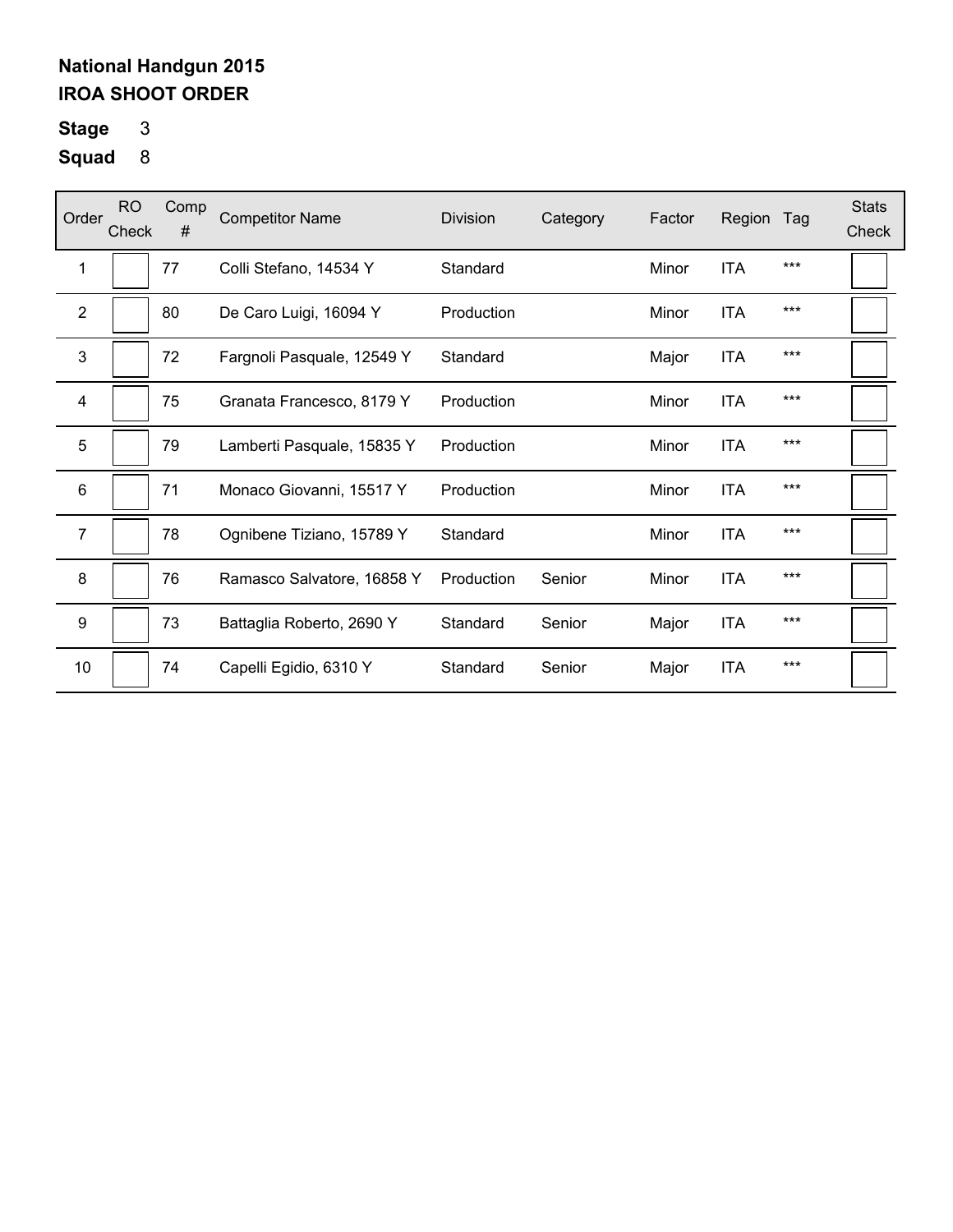**Stage** 3

| Order                   | <b>RO</b><br>Check | Comp<br># | <b>Competitor Name</b>              | Division   | Category | Factor | Region     | Tag        | <b>Stats</b><br>Check |
|-------------------------|--------------------|-----------|-------------------------------------|------------|----------|--------|------------|------------|-----------------------|
| 1                       |                    | 83        | Campani Roberto, 2100 Y             | Open       |          | Major  | <b>ITA</b> | $***$      |                       |
| $\boldsymbol{2}$        |                    | 89        | Cerniglia Francesco, 11798 Y        | Open       |          | Major  | <b>ITA</b> | $***$      |                       |
| $\mathfrak{S}$          |                    | 85        | Franchini Barbara, 16122 Y          | Standard   | Lady     | Minor  | <b>ITA</b> | $***$      |                       |
| $\overline{\mathbf{4}}$ |                    | 86        | Garau Salvatore Luigi, 11158 Y Open |            |          | Major  | <b>ITA</b> | $***$      |                       |
| 5                       |                    | 90        | Piras Simone, 17002 Y               | Production |          | Minor  | <b>ITA</b> | <b>JUN</b> |                       |
| $6\phantom{1}$          |                    | 81        | Roncagliolo Franco, 6591 Y          | Production | Senior   | Minor  | <b>ITA</b> | $***$      |                       |
| 7                       |                    | 87        | Siliprandi Remo, 12122 Y            | Open       | Senior   | Major  | <b>ITA</b> | $***$      |                       |
| 8                       |                    | 88        | Siviero Matteo, 15031 Y             | Open       |          | Major  | <b>ITA</b> | $***$      |                       |
| 9                       |                    | 82        | Biondi Andrea, 15073 Y              | Open       |          | Major  | <b>ITA</b> | <b>JUN</b> |                       |
| 10                      |                    | 84        | Campani Andrea, 5253 Y              | Open       | Senior   | Major  | <b>ITA</b> | ***        |                       |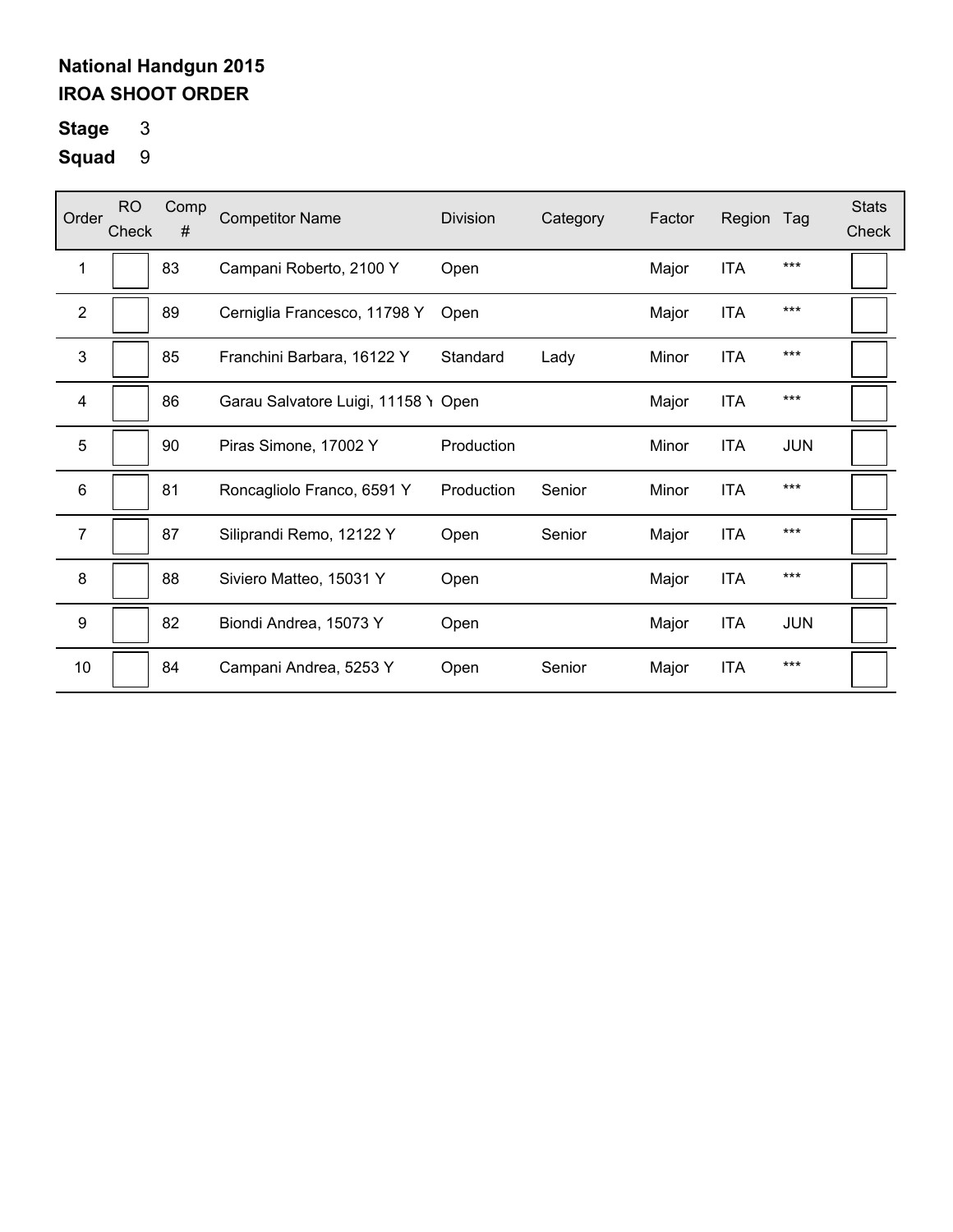**Stage** 3

| Order            | <b>RO</b><br>Check | Comp<br># | <b>Competitor Name</b>              | <b>Division</b> | Category  | Factor | Region     | Tag   | <b>Stats</b><br>Check |
|------------------|--------------------|-----------|-------------------------------------|-----------------|-----------|--------|------------|-------|-----------------------|
| 1                |                    | 91        | Cassandra Mauro, 10178 Y            | Open            | Senior    | Major  | <b>ITA</b> | $***$ |                       |
| $\overline{2}$   |                    | 98        | Cuccui Anna Rita, 17092 Y           | Standard        | Lady      | Minor  | <b>ITA</b> | $***$ |                       |
| 3                |                    | 99        | De Rosa Andrea, 13512 Y             | Production      |           | Minor  | <b>ITA</b> | $***$ |                       |
| $\overline{4}$   |                    | 100       | Lepore Mario Cristoforo, 15388 Open |                 |           | Major  | <b>ITA</b> | $***$ |                       |
| 5                |                    | 97        | Lo Bosco Vincenzo, 13810 Y          | Production      |           | Minor  | <b>ITA</b> | $***$ |                       |
| 6                |                    | 95        | Orsolini Marco, 11737 Y             | Open            |           | Major  | <b>ITA</b> | ***   |                       |
| $\overline{7}$   |                    | 94        | Patria Giorgio, 1058 Y              | Open            |           | Major  | <b>ITA</b> | $***$ |                       |
| 8                |                    | 96        | Piampiani Fabrizio, 15853 Y         | Open            |           | Major  | <b>ITA</b> | $***$ |                       |
| $\boldsymbol{9}$ |                    | 93        | Amiranda Cristian, 10179 Y          | Open            |           | Major  | <b>ITA</b> | $***$ |                       |
| 10               |                    | 92        | Bovis Stefano, 4312 Y               | Standard        | S. Senior | Major  | <b>ITA</b> | SS    |                       |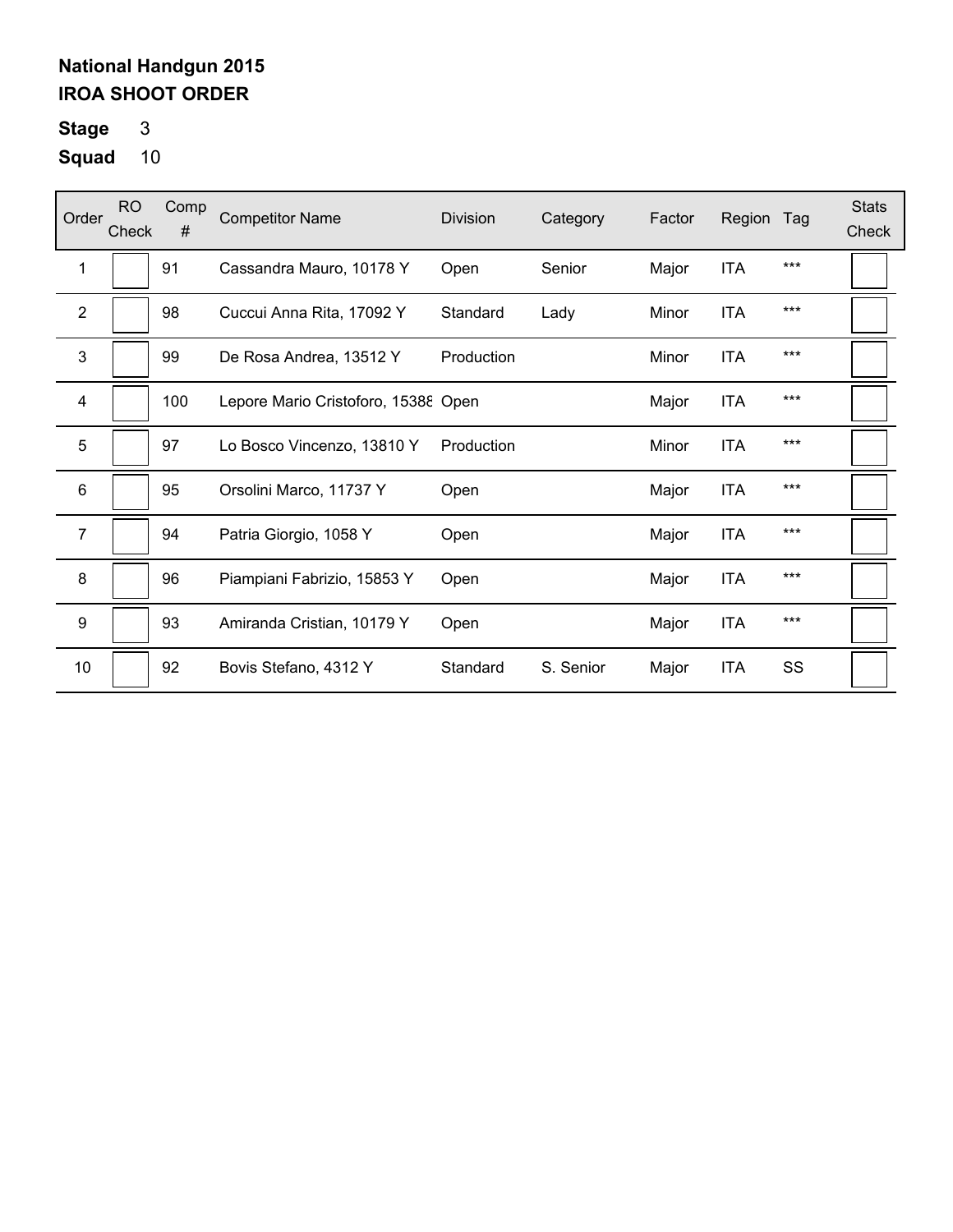# **Stage** 3

| Order          | <b>RO</b><br>Check | Comp<br># | <b>Competitor Name</b>                 | <b>Division</b> | Category | Factor | Region     | Tag   | <b>Stats</b><br>Check |
|----------------|--------------------|-----------|----------------------------------------|-----------------|----------|--------|------------|-------|-----------------------|
| 1              |                    | 104       | Boanini Alessio, 14727 Y               | Standard        |          | Major  | <b>ITA</b> | $***$ |                       |
| $\overline{2}$ |                    | 108       | Calzetta Danilo, 15201 Y               | Production      |          | Minor  | <b>ITA</b> | $***$ |                       |
| 3              |                    | 105       | Camaiani Simone, 16982 Y               | Standard        |          | Major  | <b>ITA</b> | $***$ |                       |
| $\overline{4}$ |                    | 110       | Della Ragione Crescenzo, 153. Standard |                 |          | Minor  | <b>ITA</b> | ***   |                       |
| 5              |                    | 102       | Giolini Luciano, 14129 Y               | Standard        | Senior   | Major  | <b>ITA</b> | $***$ |                       |
| 6              |                    | 106       | Matarazzo Alberto, 15624 Y             | Production      | Senior   | Minor  | <b>ITA</b> | $***$ |                       |
| $\overline{7}$ |                    | 103       | Paddeu Gian Nunzio, 16376 Y Production |                 |          | Minor  | <b>ITA</b> | $***$ |                       |
| 8              |                    | 107       | Rosa Roberto, 15200 Y                  | Classic         | Senior   | Minor  | <b>ITA</b> | $***$ |                       |
| 9              |                    | 101       | Autore Marzia, 13809 Y                 | Classic         | Lady     | Minor  | <b>ITA</b> | ***   |                       |
| 10             |                    | 109       | Barbarito Giovanni, 12905 Y            | Production      |          | Minor  | <b>ITA</b> | $***$ |                       |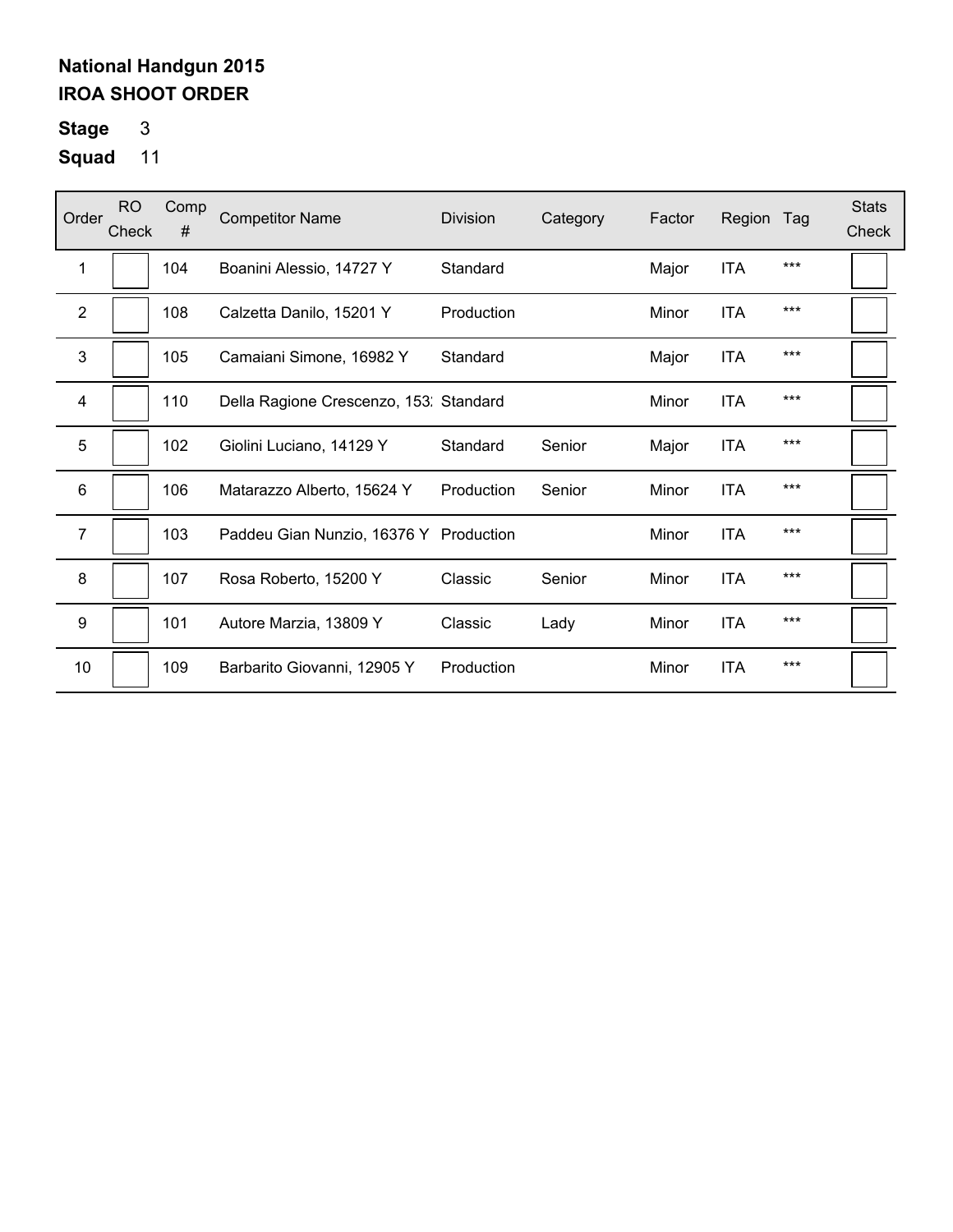**Stage** 3

| Order            | <b>RO</b><br>Check | Comp<br># | <b>Competitor Name</b>                    | <b>Division</b> | Category  | Factor | Region     | Tag   | <b>Stats</b><br>Check |
|------------------|--------------------|-----------|-------------------------------------------|-----------------|-----------|--------|------------|-------|-----------------------|
| 1                |                    | 119       | Briganti Armando, 15050 Y                 | Standard        | Senior    | Major  | <b>ITA</b> | ***   |                       |
| 2                |                    | 120       | Gazzaneo Catti, 16886 Y                   | Production      | Lady      | Minor  | <b>ITA</b> | $***$ |                       |
| $\mathbf{3}$     |                    | 112       | Granata Giuseppe, 15211 Y                 | Production      |           | Minor  | <b>ITA</b> | ***   |                       |
| $\overline{4}$   |                    | 115       | Mantovani Franco, 6647 Y                  | Open            | S. Senior | Major  | <b>ITA</b> | SS    |                       |
| 5                |                    | 118       | Penitenti Ivan, 14702 Y                   | Open            |           | Major  | <b>ITA</b> | ***   |                       |
| $6\phantom{1}$   |                    | 117       | Spaccarotella Antonio, 13538 \ Production |                 |           | Minor  | <b>ITA</b> | ***   |                       |
| $\overline{7}$   |                    | 113       | Stolnicu Cristian, 16268 Y                | Classic         |           | Minor  | <b>ITA</b> | ***   |                       |
| 8                |                    | 116       | Ventura Antonio, 13281 Y                  | Production      | Senior    | Minor  | <b>ITA</b> | ***   |                       |
| $\boldsymbol{9}$ |                    | 111       | Balestrini Barbara, 13873 Y               | Production      | Lady      | Minor  | <b>ITA</b> | ***   |                       |
| 10               |                    | 114       | Borghi William, 13534 Y                   | Open            |           | Major  | <b>ITA</b> | ***   |                       |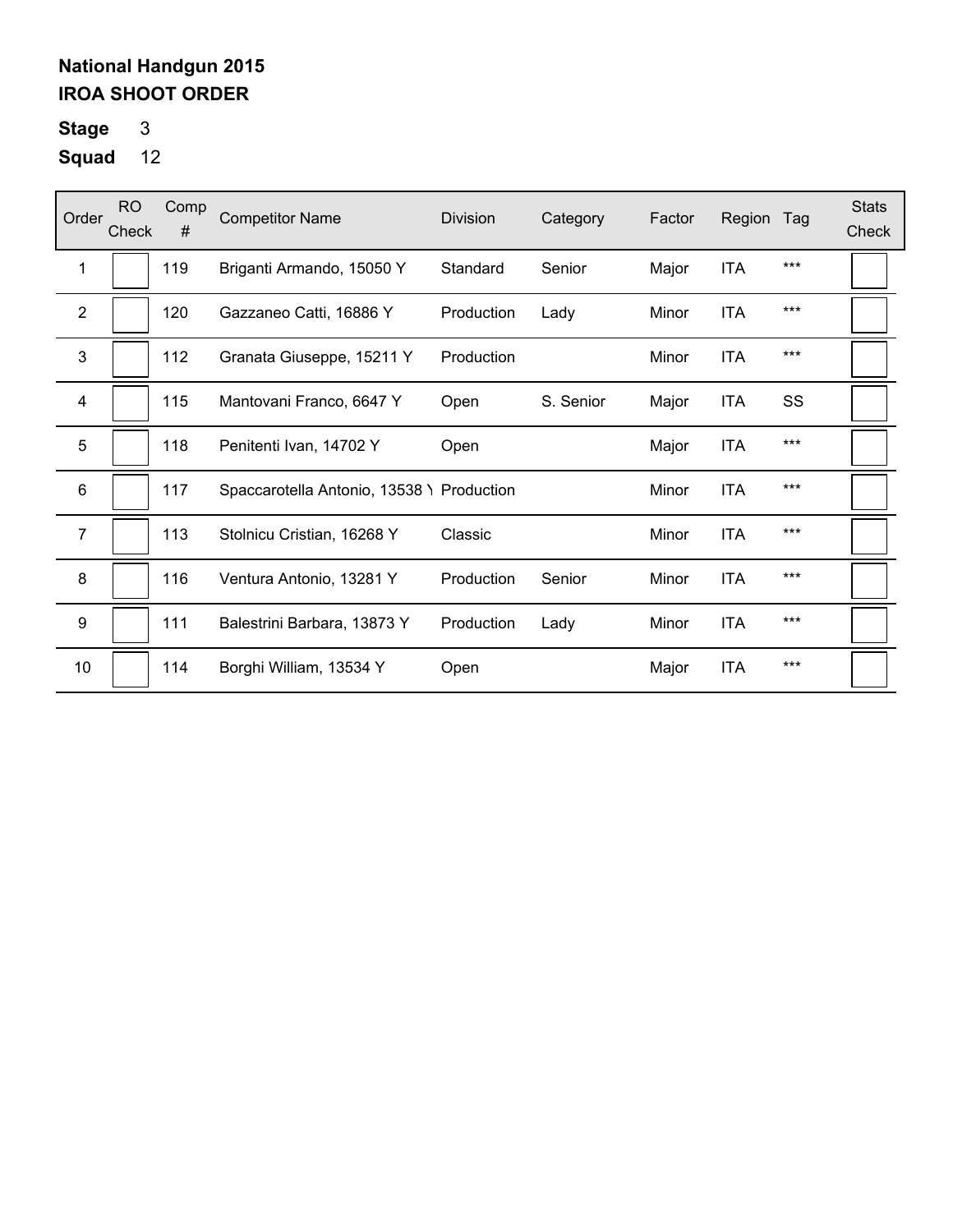# **Stage** 4

| Order            | <b>RO</b><br>Check | Comp<br># | <b>Competitor Name</b>                   | <b>Division</b> | Category  | Factor | Region     | Tag | <b>Stats</b><br>Check |
|------------------|--------------------|-----------|------------------------------------------|-----------------|-----------|--------|------------|-----|-----------------------|
| 1                |                    | 65        | Dallagiacoma Patrizio, 6583 Y Production |                 | Senior    | Minor  | <b>ITA</b> | *** |                       |
| $\overline{2}$   |                    | 70        | Gerola Antonio, 14061 Y                  | Production      | Senior    | Minor  | <b>ITA</b> | *** |                       |
| 3                |                    | 68        | Leoni Andrea, 8747 Y                     | Open            | Senior    | Major  | <b>ITA</b> | *** |                       |
| 4                |                    | 66        | Longo Luigi Massimo, 12890 Y Production  |                 | Senior    | Minor  | <b>ITA</b> | *** |                       |
| 5                |                    | 63        | Mangini Renato, 15206 Y                  | Classic         | S. Senior | Major  | <b>ITA</b> | SS  |                       |
| 6                |                    | 61        | Mencarini Dario, 14403 Y                 | Revolver        |           | Minor  | <b>ITA</b> | *** |                       |
| $\overline{7}$   |                    | 62        | Piegaia Rodolfo, 13374 Y                 | Classic         | S. Senior | Minor  | <b>ITA</b> | SS  |                       |
| 8                |                    | 64        | Angelini Bruno, 498 Y                    | Production      | Senior    | Minor  | <b>ITA</b> | *** |                       |
| $\boldsymbol{9}$ |                    | 67        | Bonciani Alessio, 15803 Y                | Standard        |           | Major  | <b>ITA</b> | *** |                       |
| 10               |                    | 69        | Chiozzi Andrea, 15334 Y                  | Standard        |           | Major  | <b>ITA</b> | *** |                       |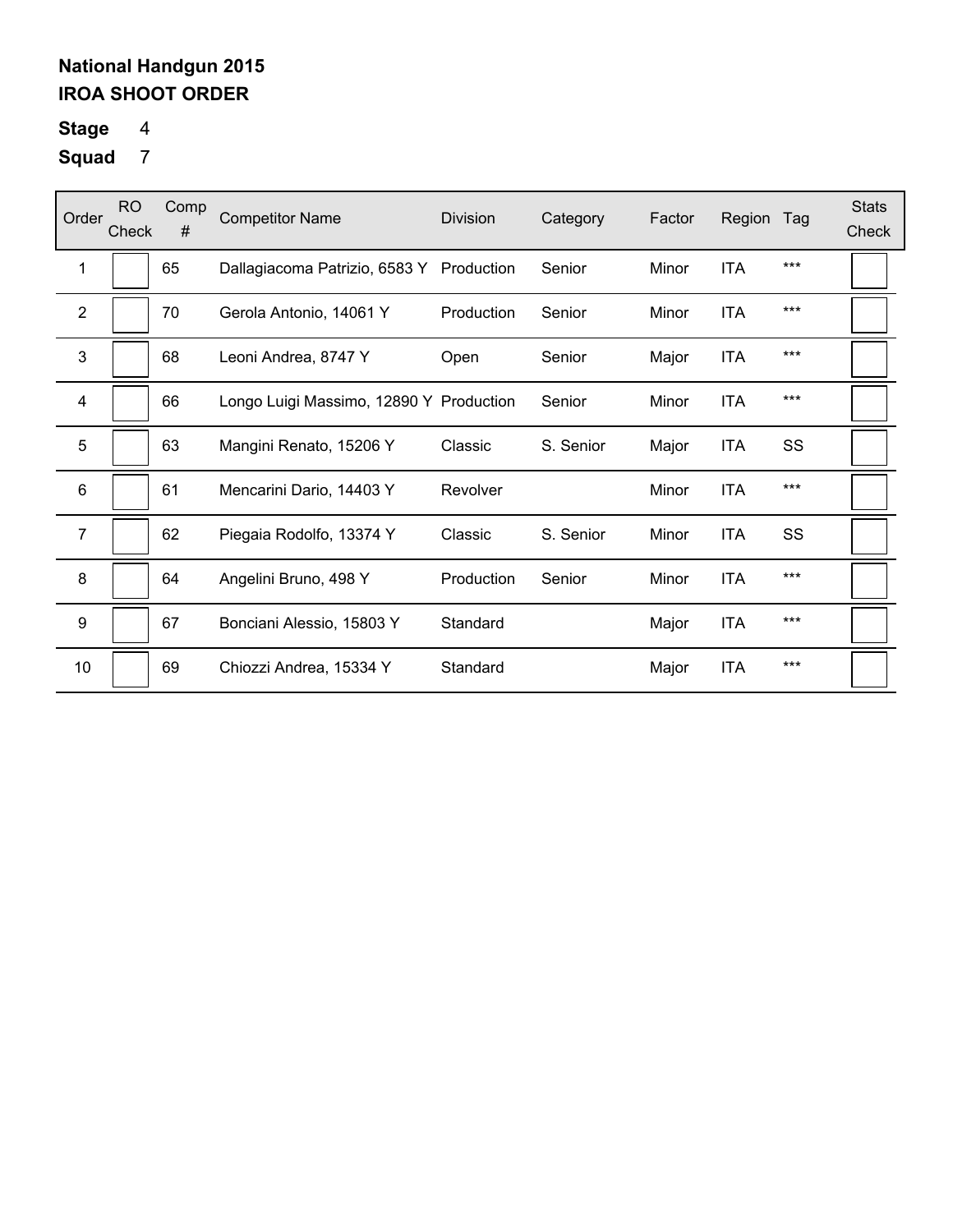# **Stage** 4

| Order            | <b>RO</b><br>Check | Comp<br># | <b>Competitor Name</b>     | <b>Division</b> | Category | Factor | Region     | Tag   | <b>Stats</b><br>Check |
|------------------|--------------------|-----------|----------------------------|-----------------|----------|--------|------------|-------|-----------------------|
| 1                |                    | 80        | De Caro Luigi, 16094 Y     | Production      |          | Minor  | <b>ITA</b> | $***$ |                       |
| $\mathbf{2}$     |                    | 72        | Fargnoli Pasquale, 12549 Y | Standard        |          | Major  | <b>ITA</b> | $***$ |                       |
| 3                |                    | 75        | Granata Francesco, 8179 Y  | Production      |          | Minor  | <b>ITA</b> | $***$ |                       |
| 4                |                    | 79        | Lamberti Pasquale, 15835 Y | Production      |          | Minor  | <b>ITA</b> | $***$ |                       |
| 5                |                    | 71        | Monaco Giovanni, 15517 Y   | Production      |          | Minor  | <b>ITA</b> | $***$ |                       |
| 6                |                    | 78        | Ognibene Tiziano, 15789 Y  | Standard        |          | Minor  | <b>ITA</b> | ***   |                       |
| $\overline{7}$   |                    | 76        | Ramasco Salvatore, 16858 Y | Production      | Senior   | Minor  | <b>ITA</b> | ***   |                       |
| 8                |                    | 73        | Battaglia Roberto, 2690 Y  | Standard        | Senior   | Major  | <b>ITA</b> | $***$ |                       |
| $\boldsymbol{9}$ |                    | 74        | Capelli Egidio, 6310 Y     | Standard        | Senior   | Major  | <b>ITA</b> | $***$ |                       |
| 10               |                    | 77        | Colli Stefano, 14534 Y     | Standard        |          | Minor  | <b>ITA</b> | $***$ |                       |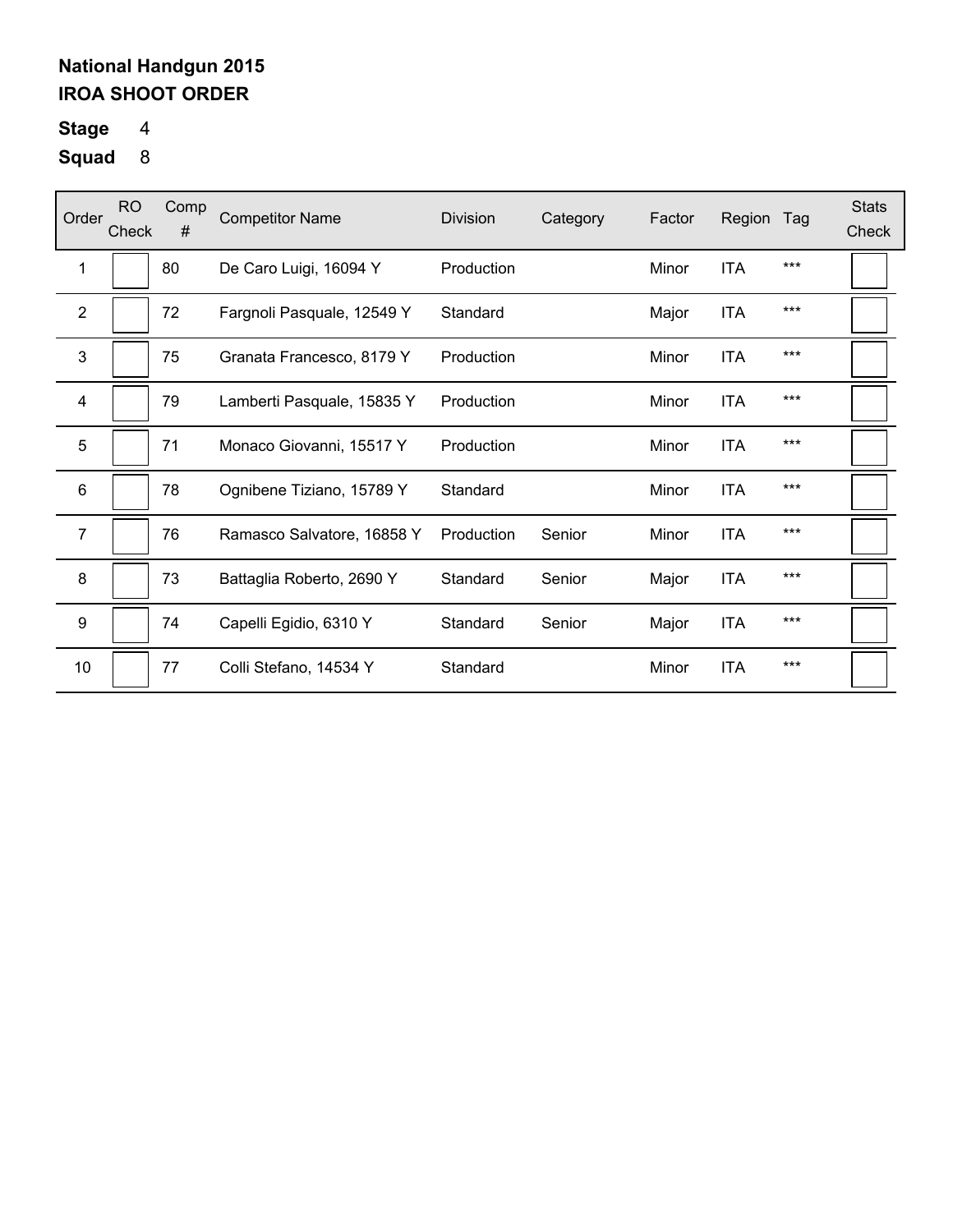# **Stage** 4

| Order            | <b>RO</b><br>Check | Comp<br># | <b>Competitor Name</b>              | <b>Division</b> | Category | Factor | Region     | Tag        | <b>Stats</b><br>Check |
|------------------|--------------------|-----------|-------------------------------------|-----------------|----------|--------|------------|------------|-----------------------|
| 1                |                    | 89        | Cerniglia Francesco, 11798 Y        | Open            |          | Major  | <b>ITA</b> | ***        |                       |
| $\overline{2}$   |                    | 85        | Franchini Barbara, 16122 Y          | Standard        | Lady     | Minor  | <b>ITA</b> | ***        |                       |
| 3                |                    | 86        | Garau Salvatore Luigi, 11158 Y Open |                 |          | Major  | <b>ITA</b> | ***        |                       |
| 4                |                    | 90        | Piras Simone, 17002 Y               | Production      |          | Minor  | <b>ITA</b> | <b>JUN</b> |                       |
| 5                |                    | 81        | Roncagliolo Franco, 6591 Y          | Production      | Senior   | Minor  | <b>ITA</b> | ***        |                       |
| 6                |                    | 87        | Siliprandi Remo, 12122 Y            | Open            | Senior   | Major  | <b>ITA</b> | ***        |                       |
| $\overline{7}$   |                    | 88        | Siviero Matteo, 15031 Y             | Open            |          | Major  | <b>ITA</b> | ***        |                       |
| 8                |                    | 82        | Biondi Andrea, 15073 Y              | Open            |          | Major  | <b>ITA</b> | <b>JUN</b> |                       |
| $\boldsymbol{9}$ |                    | 84        | Campani Andrea, 5253 Y              | Open            | Senior   | Major  | <b>ITA</b> | ***        |                       |
| 10               |                    | 83        | Campani Roberto, 2100 Y             | Open            |          | Major  | <b>ITA</b> | ***        |                       |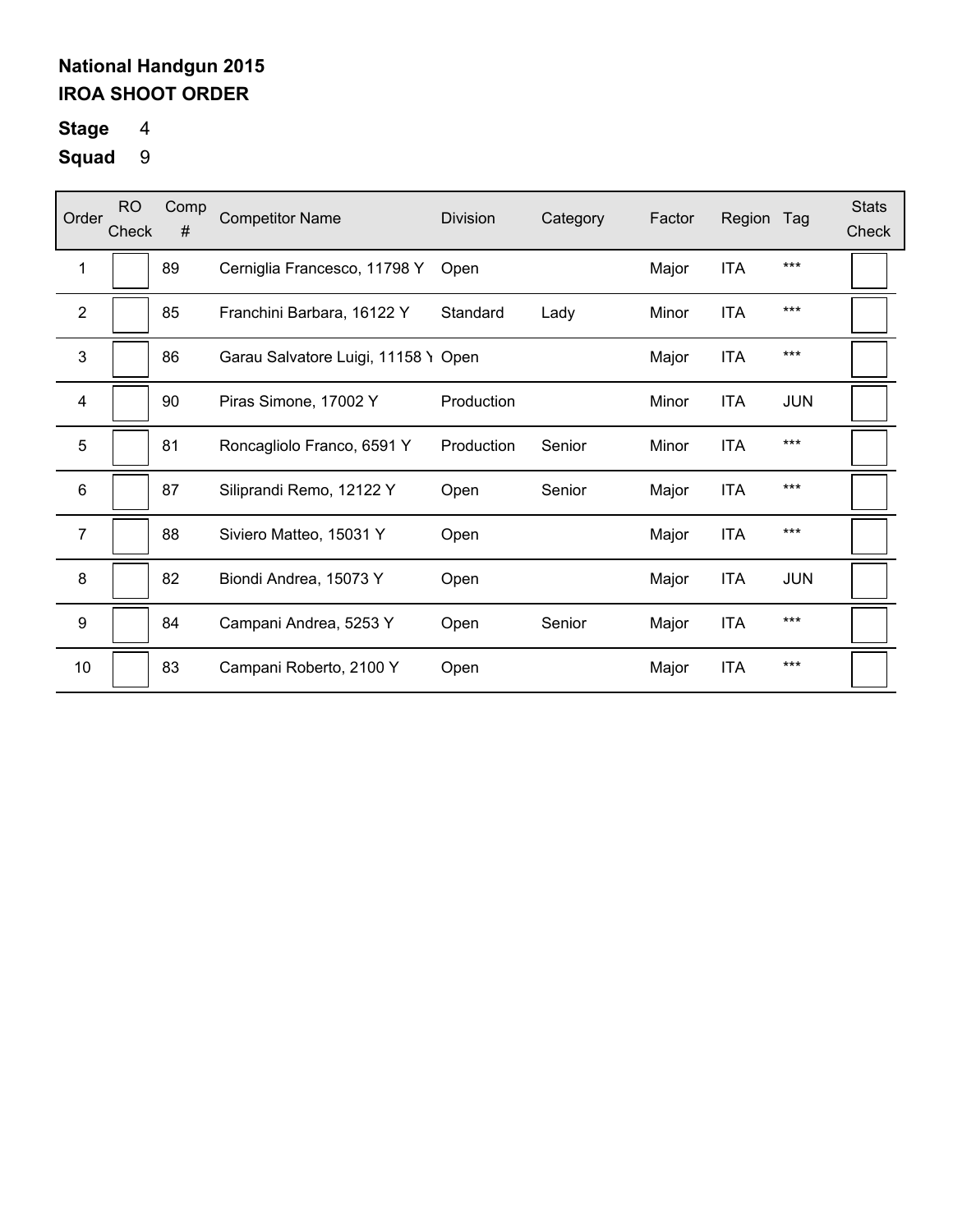# **Stage** 4

| Order          | <b>RO</b><br>Check | Comp<br># | <b>Competitor Name</b>              | <b>Division</b> | Category  | Factor | Region     | Tag | <b>Stats</b><br>Check |
|----------------|--------------------|-----------|-------------------------------------|-----------------|-----------|--------|------------|-----|-----------------------|
| 1              |                    | 98        | Cuccui Anna Rita, 17092 Y           | Standard        | Lady      | Minor  | <b>ITA</b> | *** |                       |
| $\overline{2}$ |                    | 99        | De Rosa Andrea, 13512 Y             | Production      |           | Minor  | <b>ITA</b> | *** |                       |
| 3              |                    | 100       | Lepore Mario Cristoforo, 15388 Open |                 |           | Major  | <b>ITA</b> | *** |                       |
| 4              |                    | 97        | Lo Bosco Vincenzo, 13810 Y          | Production      |           | Minor  | <b>ITA</b> | *** |                       |
| 5              |                    | 95        | Orsolini Marco, 11737 Y             | Open            |           | Major  | <b>ITA</b> | *** |                       |
| 6              |                    | 94        | Patria Giorgio, 1058 Y              | Open            |           | Major  | <b>ITA</b> | *** |                       |
| $\overline{7}$ |                    | 96        | Piampiani Fabrizio, 15853 Y         | Open            |           | Major  | <b>ITA</b> | *** |                       |
| 8              |                    | 93        | Amiranda Cristian, 10179 Y          | Open            |           | Major  | <b>ITA</b> | *** |                       |
| 9              |                    | 92        | Bovis Stefano, 4312 Y               | Standard        | S. Senior | Major  | <b>ITA</b> | SS  |                       |
| 10             |                    | 91        | Cassandra Mauro, 10178 Y            | Open            | Senior    | Major  | <b>ITA</b> | *** |                       |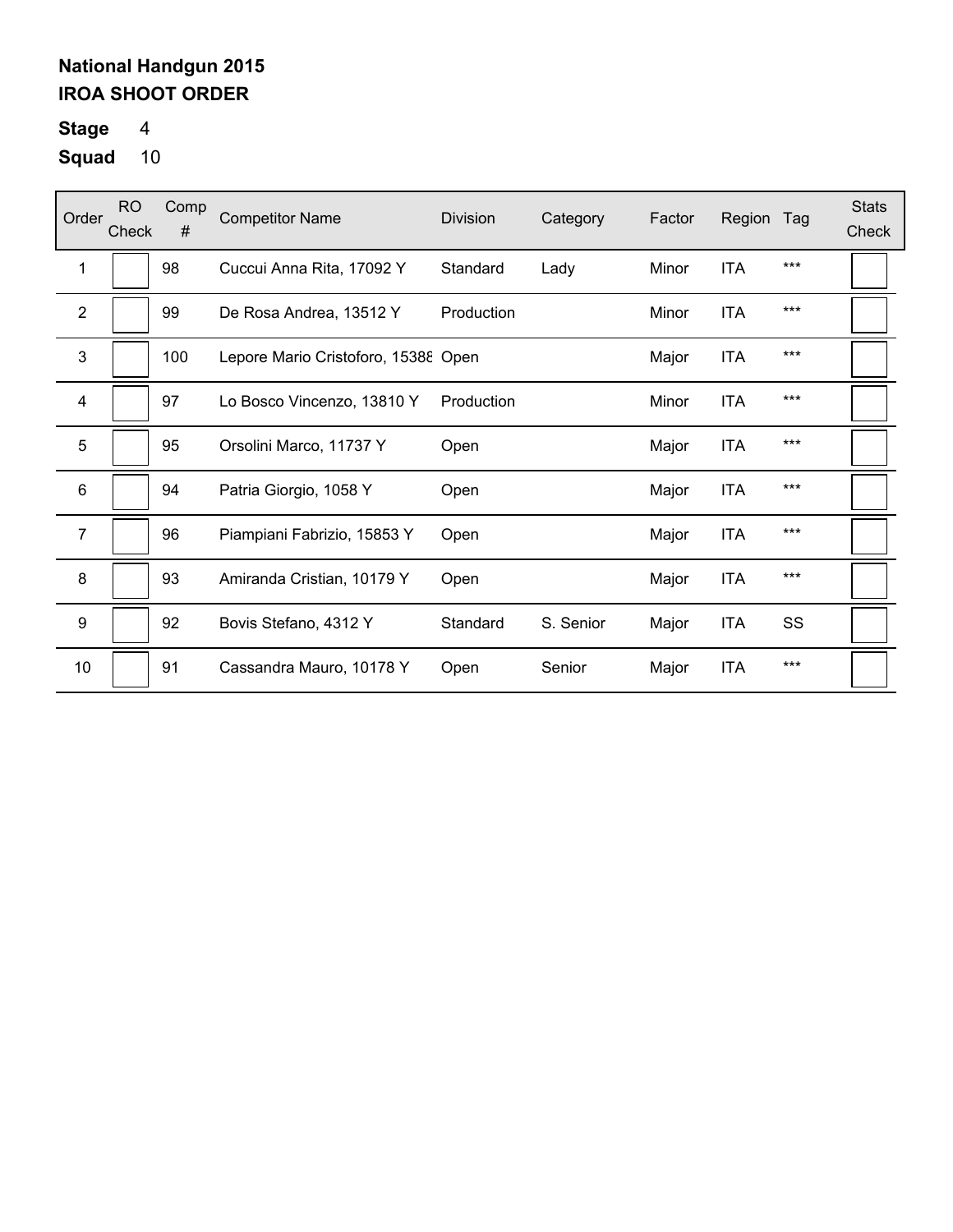# **Stage** 4

| Order            | <b>RO</b><br>Check | Comp<br># | <b>Competitor Name</b>                 | <b>Division</b> | Category | Factor | Region     | Tag   | <b>Stats</b><br>Check |
|------------------|--------------------|-----------|----------------------------------------|-----------------|----------|--------|------------|-------|-----------------------|
| 1                |                    | 108       | Calzetta Danilo, 15201 Y               | Production      |          | Minor  | <b>ITA</b> | ***   |                       |
| $\mathbf{2}$     |                    | 105       | Camaiani Simone, 16982 Y               | Standard        |          | Major  | <b>ITA</b> | ***   |                       |
| 3                |                    | 110       | Della Ragione Crescenzo, 153: Standard |                 |          | Minor  | <b>ITA</b> | $***$ |                       |
| 4                |                    | 102       | Giolini Luciano, 14129 Y               | Standard        | Senior   | Major  | <b>ITA</b> | ***   |                       |
| 5                |                    | 106       | Matarazzo Alberto, 15624 Y             | Production      | Senior   | Minor  | ITA        | ***   |                       |
| $\,6$            |                    | 103       | Paddeu Gian Nunzio, 16376 Y Production |                 |          | Minor  | <b>ITA</b> | ***   |                       |
| $\overline{7}$   |                    | 107       | Rosa Roberto, 15200 Y                  | Classic         | Senior   | Minor  | <b>ITA</b> | ***   |                       |
| 8                |                    | 101       | Autore Marzia, 13809 Y                 | Classic         | Lady     | Minor  | <b>ITA</b> | ***   |                       |
| $\boldsymbol{9}$ |                    | 109       | Barbarito Giovanni, 12905 Y            | Production      |          | Minor  | <b>ITA</b> | ***   |                       |
| 10               |                    | 104       | Boanini Alessio, 14727 Y               | Standard        |          | Major  | <b>ITA</b> | ***   |                       |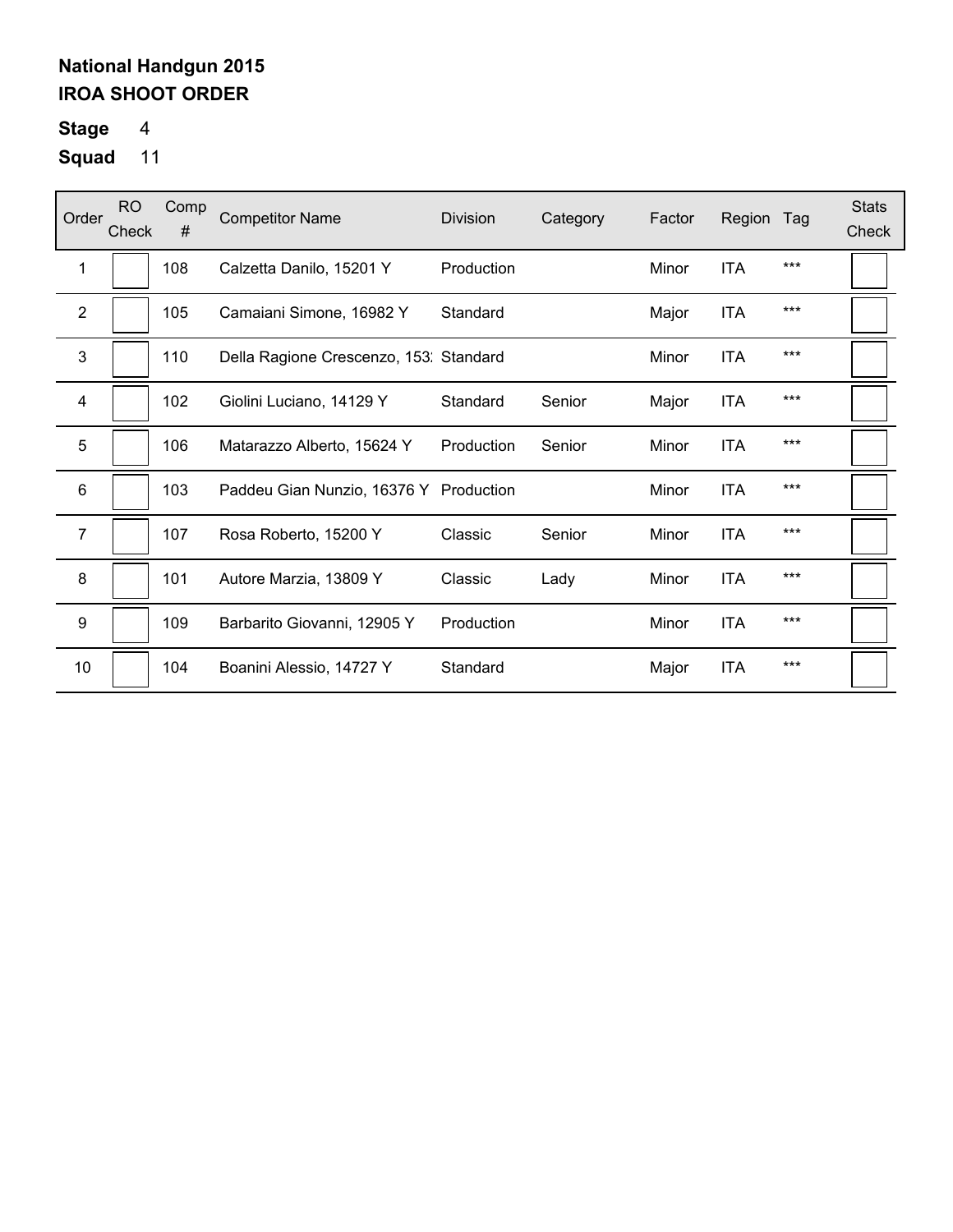# **Stage** 4

| Order          | RO.<br>Check | Comp<br># | <b>Competitor Name</b>                    | Division   | Category  | Factor | Region     | Tag   | <b>Stats</b><br>Check |
|----------------|--------------|-----------|-------------------------------------------|------------|-----------|--------|------------|-------|-----------------------|
| 1              |              | 120       | Gazzaneo Catti, 16886 Y                   | Production | Lady      | Minor  | <b>ITA</b> | ***   |                       |
| $\overline{2}$ |              | 112       | Granata Giuseppe, 15211 Y                 | Production |           | Minor  | <b>ITA</b> | $***$ |                       |
| 3              |              | 115       | Mantovani Franco, 6647 Y                  | Open       | S. Senior | Major  | <b>ITA</b> | SS    |                       |
| 4              |              | 118       | Penitenti Ivan, 14702 Y                   | Open       |           | Major  | <b>ITA</b> | $***$ |                       |
| 5              |              | 117       | Spaccarotella Antonio, 13538 \ Production |            |           | Minor  | <b>ITA</b> | $***$ |                       |
| 6              |              | 113       | Stolnicu Cristian, 16268 Y                | Classic    |           | Minor  | <b>ITA</b> | ***   |                       |
| $\overline{7}$ |              | 116       | Ventura Antonio, 13281 Y                  | Production | Senior    | Minor  | <b>ITA</b> | $***$ |                       |
| 8              |              | 111       | Balestrini Barbara, 13873 Y               | Production | Lady      | Minor  | <b>ITA</b> | $***$ |                       |
| 9              |              | 114       | Borghi William, 13534 Y                   | Open       |           | Major  | <b>ITA</b> | $***$ |                       |
| 10             |              | 119       | Briganti Armando, 15050 Y                 | Standard   | Senior    | Major  | <b>ITA</b> | $***$ |                       |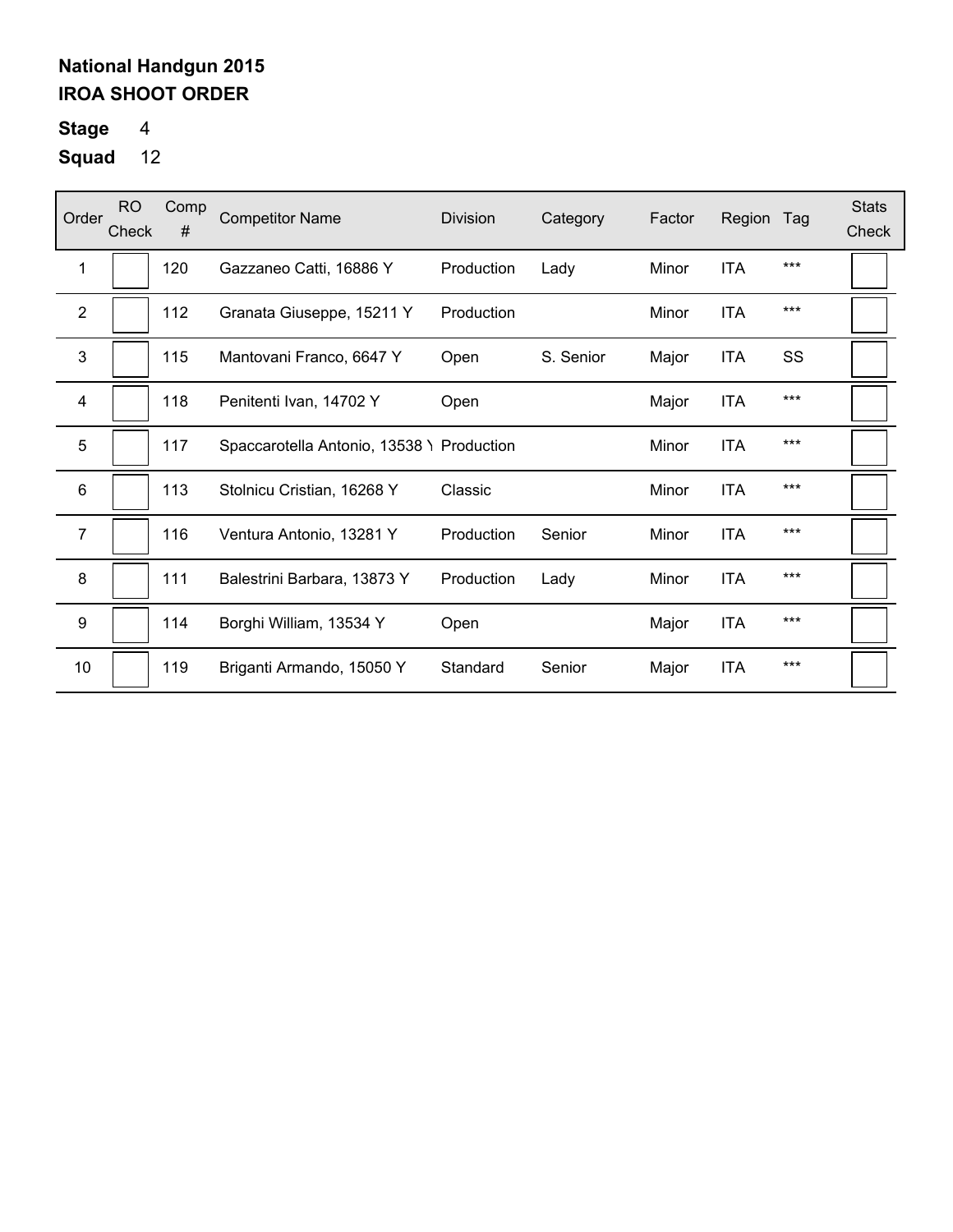# **Stage** 5

| Order            | <b>RO</b><br>Check | Comp<br># | <b>Competitor Name</b>                  | <b>Division</b> | Category  | Factor | Region     | Tag | <b>Stats</b><br>Check |
|------------------|--------------------|-----------|-----------------------------------------|-----------------|-----------|--------|------------|-----|-----------------------|
| 1                |                    | 70        | Gerola Antonio, 14061 Y                 | Production      | Senior    | Minor  | <b>ITA</b> | *** |                       |
| $\overline{2}$   |                    | 68        | Leoni Andrea, 8747 Y                    | Open            | Senior    | Major  | <b>ITA</b> | *** |                       |
| 3                |                    | 66        | Longo Luigi Massimo, 12890 Y Production |                 | Senior    | Minor  | <b>ITA</b> | *** |                       |
| 4                |                    | 63        | Mangini Renato, 15206 Y                 | Classic         | S. Senior | Major  | <b>ITA</b> | SS  |                       |
| 5                |                    | 61        | Mencarini Dario, 14403 Y                | Revolver        |           | Minor  | <b>ITA</b> | *** |                       |
| 6                |                    | 62        | Piegaia Rodolfo, 13374 Y                | Classic         | S. Senior | Minor  | <b>ITA</b> | SS  |                       |
| $\overline{7}$   |                    | 64        | Angelini Bruno, 498 Y                   | Production      | Senior    | Minor  | <b>ITA</b> | *** |                       |
| 8                |                    | 67        | Bonciani Alessio, 15803 Y               | Standard        |           | Major  | <b>ITA</b> | *** |                       |
| $\boldsymbol{9}$ |                    | 69        | Chiozzi Andrea, 15334 Y                 | Standard        |           | Major  | <b>ITA</b> | *** |                       |
| 10               |                    | 65        | Dallagiacoma Patrizio, 6583 Y           | Production      | Senior    | Minor  | <b>ITA</b> | *** |                       |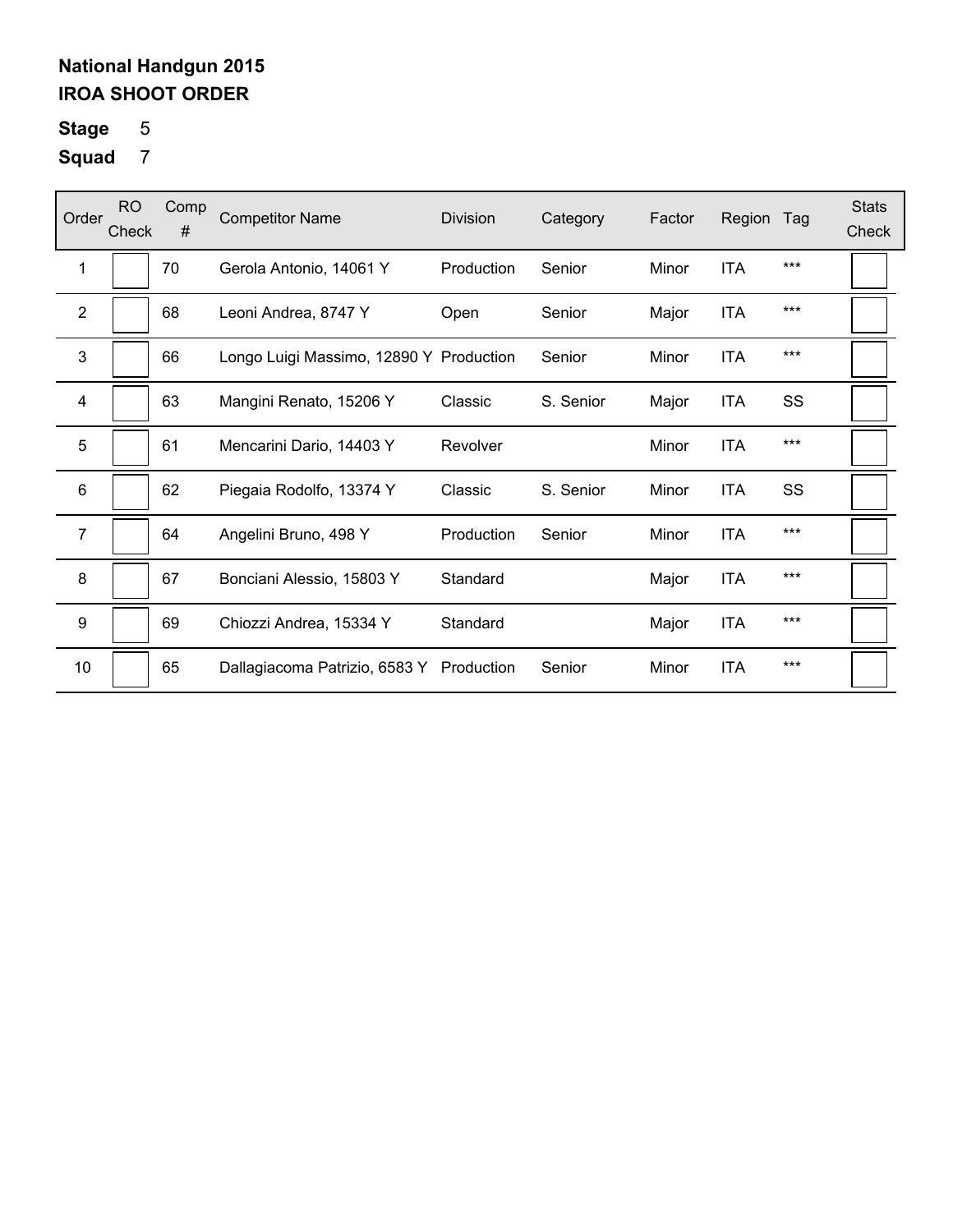# **Stage** 5

| Order            | <b>RO</b><br>Check | Comp<br># | <b>Competitor Name</b>     | <b>Division</b> | Category | Factor | Region     | Tag   | <b>Stats</b><br>Check |
|------------------|--------------------|-----------|----------------------------|-----------------|----------|--------|------------|-------|-----------------------|
| 1                |                    | 72        | Fargnoli Pasquale, 12549 Y | Standard        |          | Major  | <b>ITA</b> | $***$ |                       |
| $\mathbf{2}$     |                    | 75        | Granata Francesco, 8179 Y  | Production      |          | Minor  | <b>ITA</b> | $***$ |                       |
| 3                |                    | 79        | Lamberti Pasquale, 15835 Y | Production      |          | Minor  | <b>ITA</b> | $***$ |                       |
| 4                |                    | 71        | Monaco Giovanni, 15517 Y   | Production      |          | Minor  | <b>ITA</b> | $***$ |                       |
| 5                |                    | 78        | Ognibene Tiziano, 15789 Y  | Standard        |          | Minor  | <b>ITA</b> | $***$ |                       |
| 6                |                    | 76        | Ramasco Salvatore, 16858 Y | Production      | Senior   | Minor  | <b>ITA</b> | ***   |                       |
| $\overline{7}$   |                    | 73        | Battaglia Roberto, 2690 Y  | Standard        | Senior   | Major  | <b>ITA</b> | ***   |                       |
| 8                |                    | 74        | Capelli Egidio, 6310 Y     | Standard        | Senior   | Major  | <b>ITA</b> | $***$ |                       |
| $\boldsymbol{9}$ |                    | 77        | Colli Stefano, 14534 Y     | Standard        |          | Minor  | <b>ITA</b> | $***$ |                       |
| 10               |                    | 80        | De Caro Luigi, 16094 Y     | Production      |          | Minor  | <b>ITA</b> | $***$ |                       |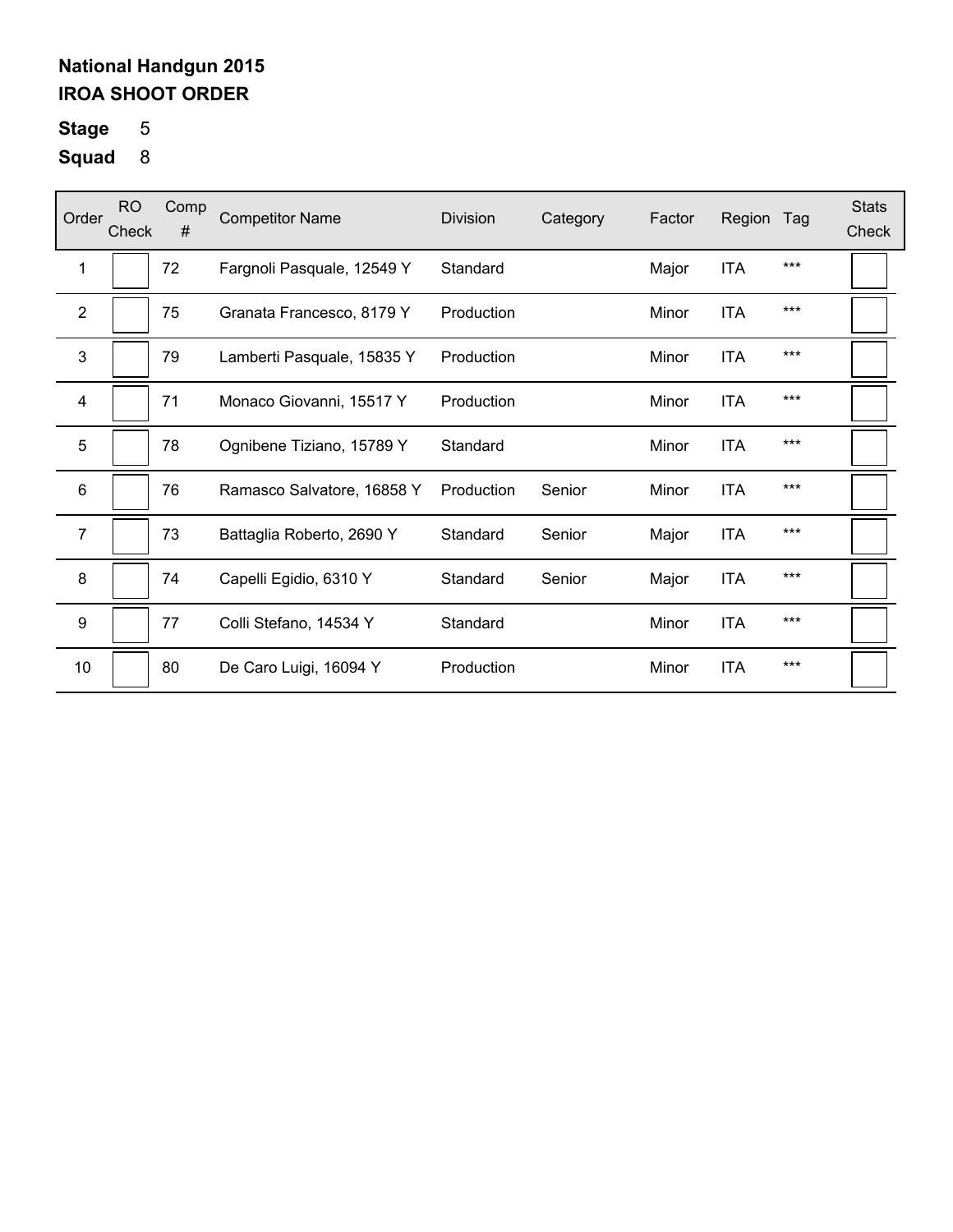# **Stage** 5

| Order            | <b>RO</b><br>Check | Comp<br># | <b>Competitor Name</b>              | <b>Division</b> | Category | Factor | Region     | Tag        | <b>Stats</b><br>Check |
|------------------|--------------------|-----------|-------------------------------------|-----------------|----------|--------|------------|------------|-----------------------|
| 1                |                    | 85        | Franchini Barbara, 16122 Y          | Standard        | Lady     | Minor  | <b>ITA</b> | ***        |                       |
| $\overline{2}$   |                    | 86        | Garau Salvatore Luigi, 11158 Y Open |                 |          | Major  | <b>ITA</b> | $***$      |                       |
| 3                |                    | 90        | Piras Simone, 17002 Y               | Production      |          | Minor  | <b>ITA</b> | <b>JUN</b> |                       |
| $\overline{4}$   |                    | 81        | Roncagliolo Franco, 6591 Y          | Production      | Senior   | Minor  | <b>ITA</b> | ***        |                       |
| 5                |                    | 87        | Siliprandi Remo, 12122 Y            | Open            | Senior   | Major  | <b>ITA</b> | ***        |                       |
| 6                |                    | 88        | Siviero Matteo, 15031 Y             | Open            |          | Major  | <b>ITA</b> | ***        |                       |
| 7                |                    | 82        | Biondi Andrea, 15073 Y              | Open            |          | Major  | <b>ITA</b> | <b>JUN</b> |                       |
| 8                |                    | 84        | Campani Andrea, 5253 Y              | Open            | Senior   | Major  | <b>ITA</b> | ***        |                       |
| $\boldsymbol{9}$ |                    | 83        | Campani Roberto, 2100 Y             | Open            |          | Major  | <b>ITA</b> | ***        |                       |
| 10               |                    | 89        | Cerniglia Francesco, 11798 Y        | Open            |          | Major  | <b>ITA</b> | ***        |                       |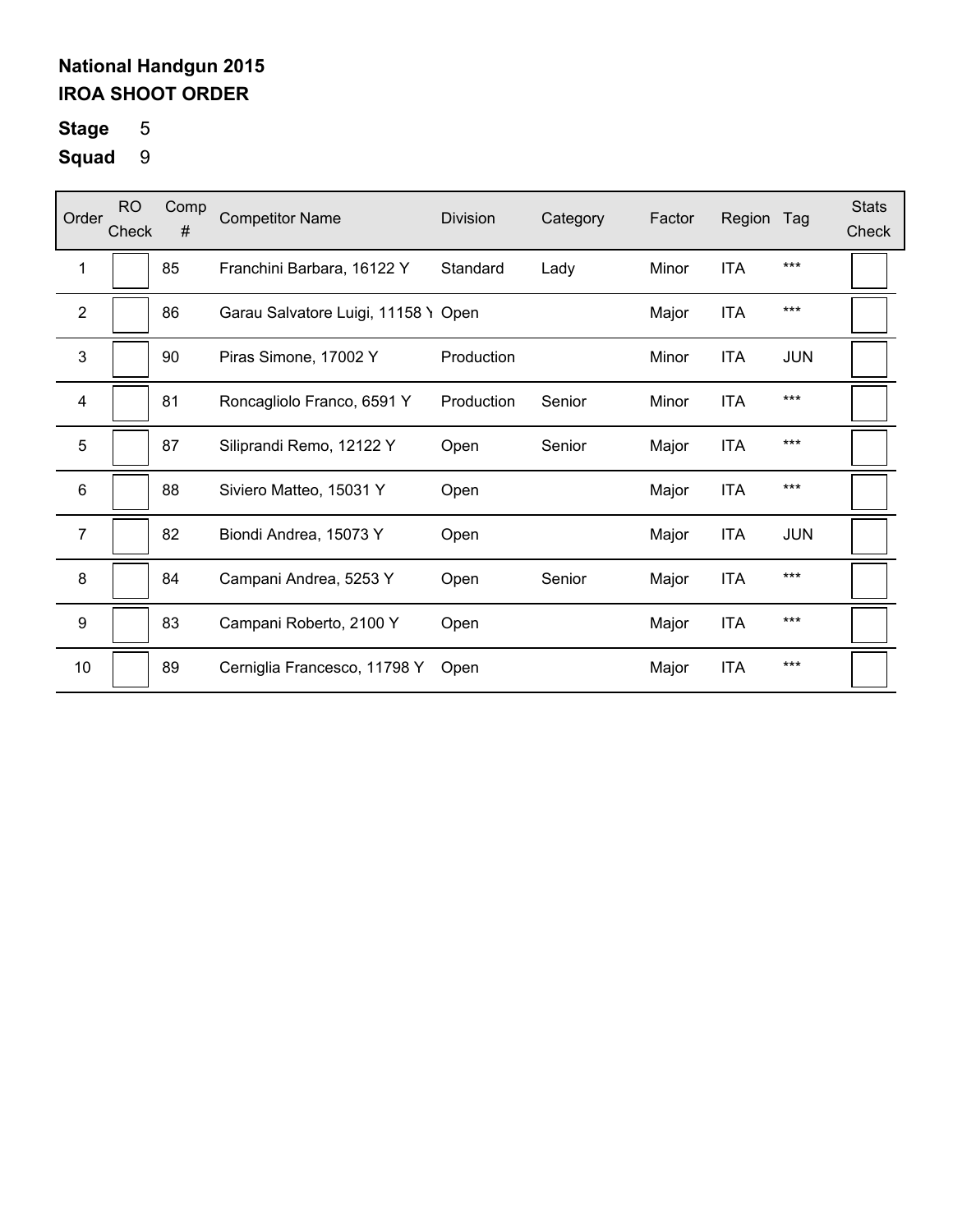**Stage** 5

| Order          | <b>RO</b><br>Check | Comp<br># | <b>Competitor Name</b>              | <b>Division</b> | Category  | Factor | Region     | Tag   | <b>Stats</b><br>Check |
|----------------|--------------------|-----------|-------------------------------------|-----------------|-----------|--------|------------|-------|-----------------------|
| 1              |                    | 99        | De Rosa Andrea, 13512 Y             | Production      |           | Minor  | <b>ITA</b> | $***$ |                       |
| $\mathbf{2}$   |                    | 100       | Lepore Mario Cristoforo, 15388 Open |                 |           | Major  | <b>ITA</b> | $***$ |                       |
| 3              |                    | 97        | Lo Bosco Vincenzo, 13810 Y          | Production      |           | Minor  | <b>ITA</b> | $***$ |                       |
| 4              |                    | 95        | Orsolini Marco, 11737 Y             | Open            |           | Major  | <b>ITA</b> | ***   |                       |
| 5              |                    | 94        | Patria Giorgio, 1058 Y              | Open            |           | Major  | <b>ITA</b> | $***$ |                       |
| 6              |                    | 96        | Piampiani Fabrizio, 15853 Y         | Open            |           | Major  | <b>ITA</b> | $***$ |                       |
| $\overline{7}$ |                    | 93        | Amiranda Cristian, 10179 Y          | Open            |           | Major  | <b>ITA</b> | $***$ |                       |
| 8              |                    | 92        | Bovis Stefano, 4312 Y               | Standard        | S. Senior | Major  | <b>ITA</b> | SS    |                       |
| 9              |                    | 91        | Cassandra Mauro, 10178 Y            | Open            | Senior    | Major  | <b>ITA</b> | $***$ |                       |
| 10             |                    | 98        | Cuccui Anna Rita, 17092 Y           | Standard        | Lady      | Minor  | <b>ITA</b> | $***$ |                       |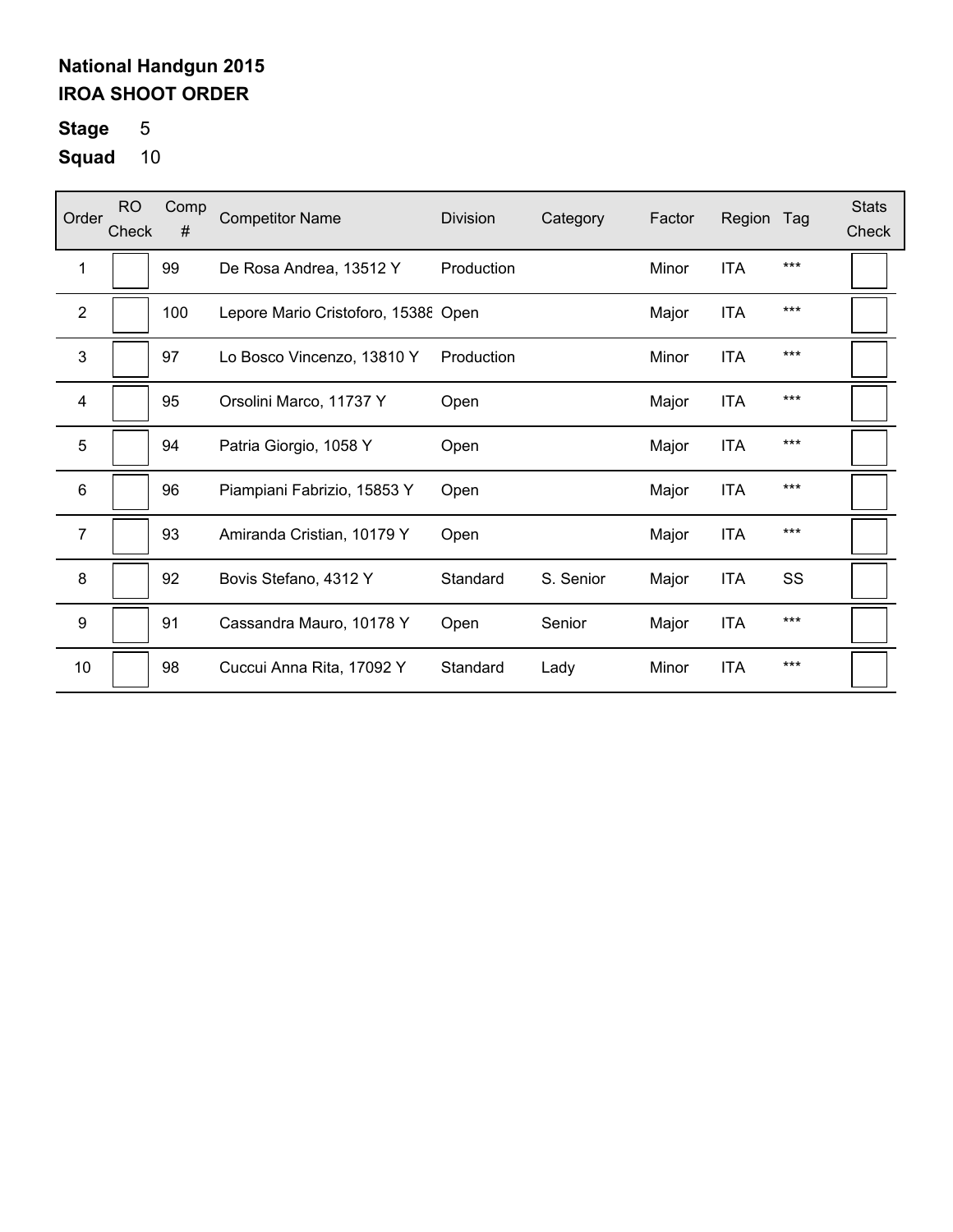# **Stage** 5

| Order            | <b>RO</b><br>Check | Comp<br># | <b>Competitor Name</b>                 | <b>Division</b> | Category | Factor | Region     | Tag   | <b>Stats</b><br>Check |
|------------------|--------------------|-----------|----------------------------------------|-----------------|----------|--------|------------|-------|-----------------------|
| 1                |                    | 105       | Camaiani Simone, 16982 Y               | Standard        |          | Major  | <b>ITA</b> | ***   |                       |
| $\mathbf{2}$     |                    | 110       | Della Ragione Crescenzo, 153: Standard |                 |          | Minor  | <b>ITA</b> | ***   |                       |
| 3                |                    | 102       | Giolini Luciano, 14129 Y               | Standard        | Senior   | Major  | <b>ITA</b> | $***$ |                       |
| 4                |                    | 106       | Matarazzo Alberto, 15624 Y             | Production      | Senior   | Minor  | <b>ITA</b> | ***   |                       |
| 5                |                    | 103       | Paddeu Gian Nunzio, 16376 Y Production |                 |          | Minor  | <b>ITA</b> | ***   |                       |
| $\,6\,$          |                    | 107       | Rosa Roberto, 15200 Y                  | Classic         | Senior   | Minor  | <b>ITA</b> | ***   |                       |
| $\overline{7}$   |                    | 101       | Autore Marzia, 13809 Y                 | Classic         | Lady     | Minor  | <b>ITA</b> | ***   |                       |
| 8                |                    | 109       | Barbarito Giovanni, 12905 Y            | Production      |          | Minor  | <b>ITA</b> | ***   |                       |
| $\boldsymbol{9}$ |                    | 104       | Boanini Alessio, 14727 Y               | Standard        |          | Major  | <b>ITA</b> | ***   |                       |
| 10               |                    | 108       | Calzetta Danilo, 15201 Y               | Production      |          | Minor  | <b>ITA</b> | ***   |                       |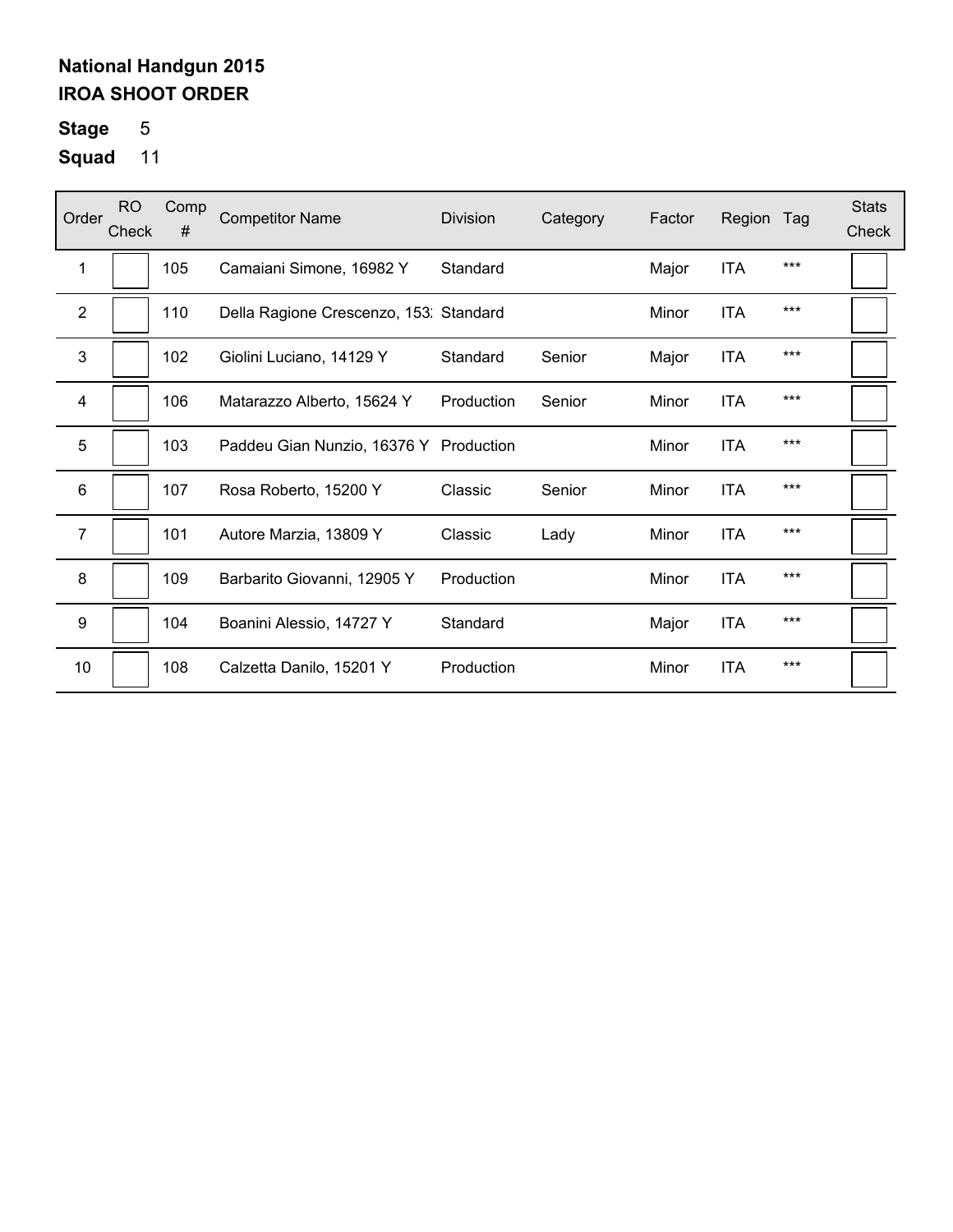**Stage** 5

| Order           | RO.<br>Check | Comp<br># | <b>Competitor Name</b>                    | Division   | Category  | Factor | Region     | Tag   | <b>Stats</b><br>Check |
|-----------------|--------------|-----------|-------------------------------------------|------------|-----------|--------|------------|-------|-----------------------|
| 1               |              | 112       | Granata Giuseppe, 15211 Y                 | Production |           | Minor  | <b>ITA</b> | ***   |                       |
| $\overline{2}$  |              | 115       | Mantovani Franco, 6647 Y                  | Open       | S. Senior | Major  | <b>ITA</b> | SS    |                       |
| 3               |              | 118       | Penitenti Ivan, 14702 Y                   | Open       |           | Major  | <b>ITA</b> | $***$ |                       |
| 4               |              | 117       | Spaccarotella Antonio, 13538 \ Production |            |           | Minor  | <b>ITA</b> | $***$ |                       |
| 5               |              | 113       | Stolnicu Cristian, 16268 Y                | Classic    |           | Minor  | <b>ITA</b> | $***$ |                       |
| $6\phantom{1}6$ |              | 116       | Ventura Antonio, 13281 Y                  | Production | Senior    | Minor  | <b>ITA</b> | $***$ |                       |
| $\overline{7}$  |              | 111       | Balestrini Barbara, 13873 Y               | Production | Lady      | Minor  | <b>ITA</b> | $***$ |                       |
| 8               |              | 114       | Borghi William, 13534 Y                   | Open       |           | Major  | <b>ITA</b> | $***$ |                       |
| 9               |              | 119       | Briganti Armando, 15050 Y                 | Standard   | Senior    | Major  | <b>ITA</b> | $***$ |                       |
| 10              |              | 120       | Gazzaneo Catti, 16886 Y                   | Production | Lady      | Minor  | <b>ITA</b> | $***$ |                       |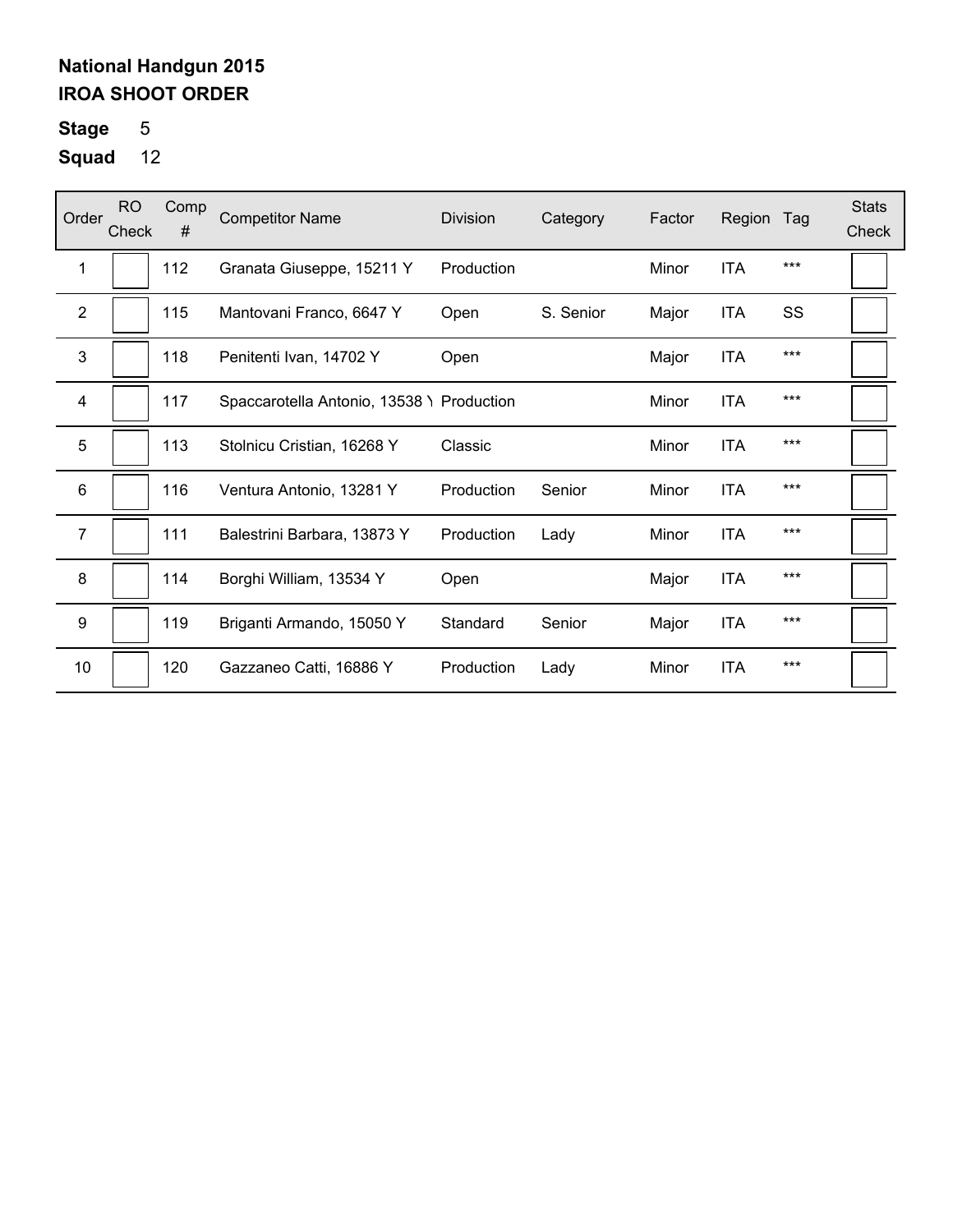# **Stage** 6

| Order                   | <b>RO</b><br>Check | Comp<br># | <b>Competitor Name</b>                  | <b>Division</b> | Category  | Factor | Region     | Tag | <b>Stats</b><br>Check |
|-------------------------|--------------------|-----------|-----------------------------------------|-----------------|-----------|--------|------------|-----|-----------------------|
| 1                       |                    | 68        | Leoni Andrea, 8747 Y                    | Open            | Senior    | Major  | <b>ITA</b> | *** |                       |
| $\overline{2}$          |                    | 66        | Longo Luigi Massimo, 12890 Y Production |                 | Senior    | Minor  | <b>ITA</b> | *** |                       |
| 3                       |                    | 63        | Mangini Renato, 15206 Y                 | Classic         | S. Senior | Major  | <b>ITA</b> | SS  |                       |
| $\overline{\mathbf{4}}$ |                    | 61        | Mencarini Dario, 14403 Y                | Revolver        |           | Minor  | <b>ITA</b> | *** |                       |
| 5                       |                    | 62        | Piegaia Rodolfo, 13374 Y                | Classic         | S. Senior | Minor  | <b>ITA</b> | SS  |                       |
| 6                       |                    | 64        | Angelini Bruno, 498 Y                   | Production      | Senior    | Minor  | <b>ITA</b> | *** |                       |
| $\overline{7}$          |                    | 67        | Bonciani Alessio, 15803 Y               | Standard        |           | Major  | <b>ITA</b> | *** |                       |
| 8                       |                    | 69        | Chiozzi Andrea, 15334 Y                 | Standard        |           | Major  | <b>ITA</b> | *** |                       |
| 9                       |                    | 65        | Dallagiacoma Patrizio, 6583 Y           | Production      | Senior    | Minor  | <b>ITA</b> | *** |                       |
| 10                      |                    | 70        | Gerola Antonio, 14061 Y                 | Production      | Senior    | Minor  | <b>ITA</b> | *** |                       |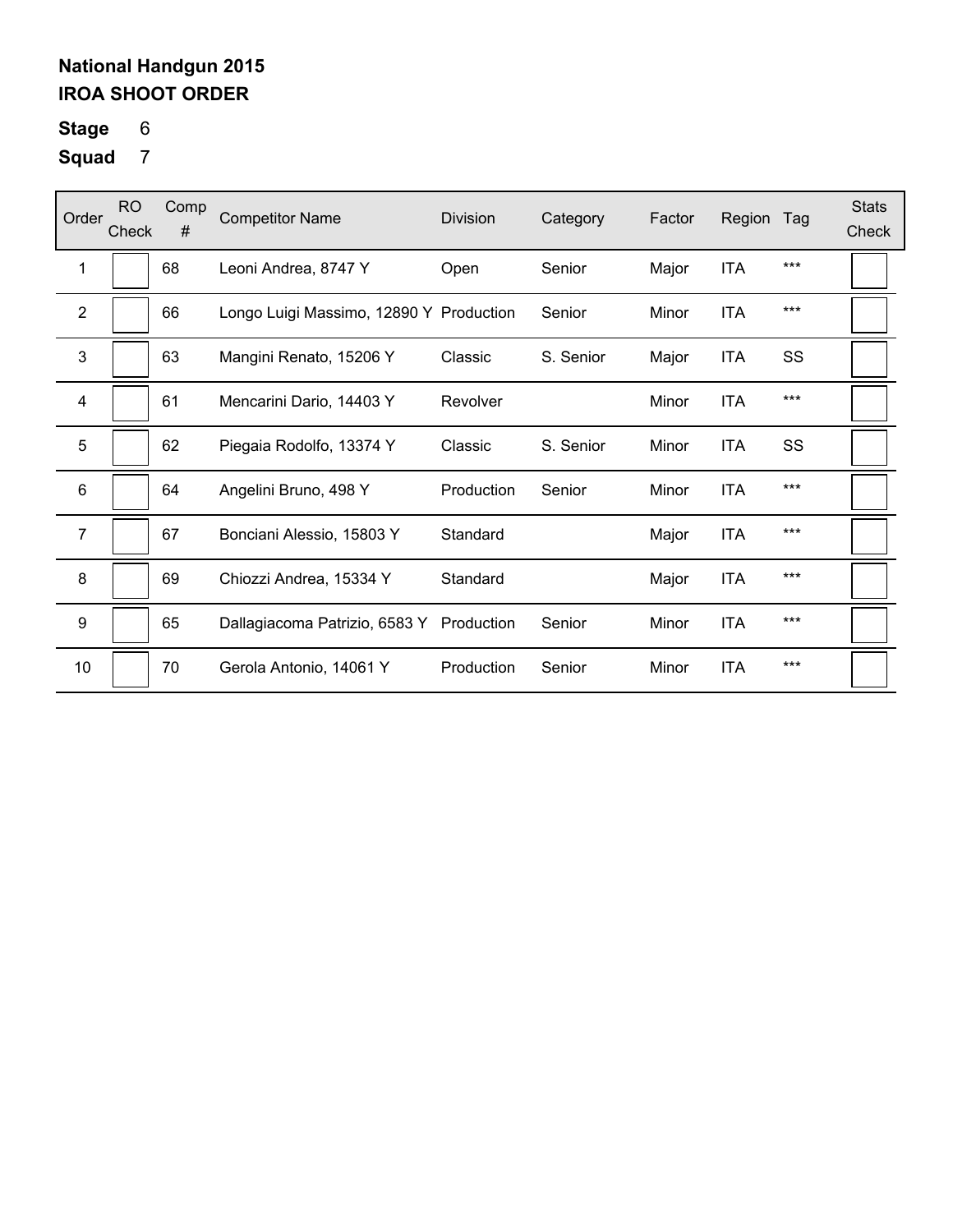# **Stage** 6

| Order            | <b>RO</b><br>Check | Comp<br># | <b>Competitor Name</b>     | Division   | Category | Factor | Region     | Tag   | <b>Stats</b><br>Check |
|------------------|--------------------|-----------|----------------------------|------------|----------|--------|------------|-------|-----------------------|
| 1                |                    | 75        | Granata Francesco, 8179 Y  | Production |          | Minor  | <b>ITA</b> | $***$ |                       |
| 2                |                    | 79        | Lamberti Pasquale, 15835 Y | Production |          | Minor  | <b>ITA</b> | $***$ |                       |
| 3                |                    | 71        | Monaco Giovanni, 15517 Y   | Production |          | Minor  | <b>ITA</b> | $***$ |                       |
| 4                |                    | 78        | Ognibene Tiziano, 15789 Y  | Standard   |          | Minor  | <b>ITA</b> | $***$ |                       |
| 5                |                    | 76        | Ramasco Salvatore, 16858 Y | Production | Senior   | Minor  | <b>ITA</b> | $***$ |                       |
| 6                |                    | 73        | Battaglia Roberto, 2690 Y  | Standard   | Senior   | Major  | <b>ITA</b> | ***   |                       |
| $\overline{7}$   |                    | 74        | Capelli Egidio, 6310 Y     | Standard   | Senior   | Major  | <b>ITA</b> | $***$ |                       |
| 8                |                    | 77        | Colli Stefano, 14534 Y     | Standard   |          | Minor  | <b>ITA</b> | $***$ |                       |
| $\boldsymbol{9}$ |                    | 80        | De Caro Luigi, 16094 Y     | Production |          | Minor  | <b>ITA</b> | $***$ |                       |
| 10               |                    | 72        | Fargnoli Pasquale, 12549 Y | Standard   |          | Major  | <b>ITA</b> | $***$ |                       |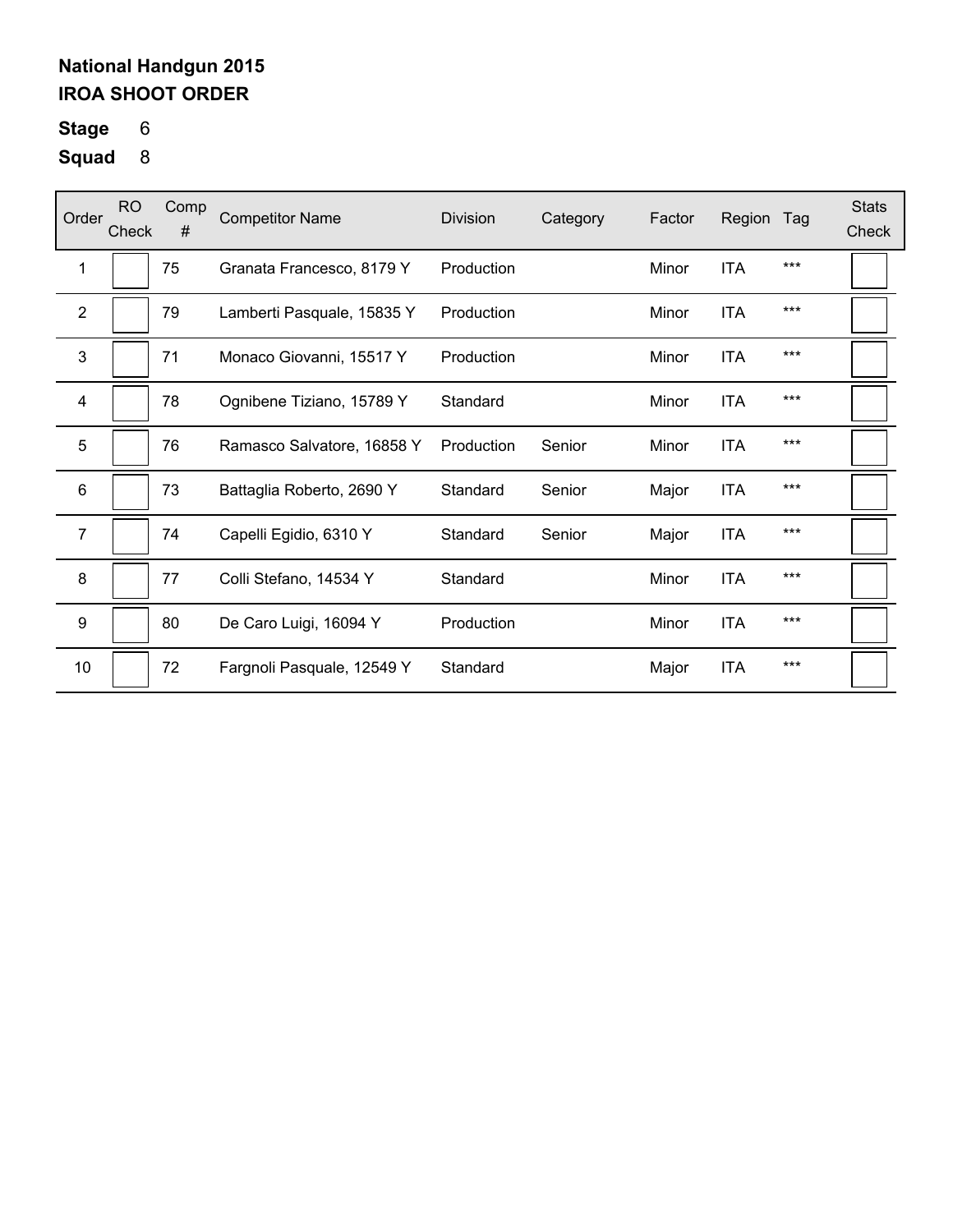# **Stage** 6

| Order            | RO.<br>Check | Comp<br># | <b>Competitor Name</b>              | <b>Division</b> | Category | Factor | Region     | Tag        | <b>Stats</b><br>Check |
|------------------|--------------|-----------|-------------------------------------|-----------------|----------|--------|------------|------------|-----------------------|
| 1                |              | 86        | Garau Salvatore Luigi, 11158 Y Open |                 |          | Major  | <b>ITA</b> | ***        |                       |
| $\overline{2}$   |              | 90        | Piras Simone, 17002 Y               | Production      |          | Minor  | <b>ITA</b> | <b>JUN</b> |                       |
| 3                |              | 81        | Roncagliolo Franco, 6591 Y          | Production      | Senior   | Minor  | <b>ITA</b> | ***        |                       |
| 4                |              | 87        | Siliprandi Remo, 12122 Y            | Open            | Senior   | Major  | <b>ITA</b> | $***$      |                       |
| 5                |              | 88        | Siviero Matteo, 15031 Y             | Open            |          | Major  | <b>ITA</b> | ***        |                       |
| $6\phantom{1}6$  |              | 82        | Biondi Andrea, 15073 Y              | Open            |          | Major  | <b>ITA</b> | <b>JUN</b> |                       |
| $\overline{7}$   |              | 84        | Campani Andrea, 5253 Y              | Open            | Senior   | Major  | <b>ITA</b> | ***        |                       |
| 8                |              | 83        | Campani Roberto, 2100 Y             | Open            |          | Major  | <b>ITA</b> | ***        |                       |
| $\boldsymbol{9}$ |              | 89        | Cerniglia Francesco, 11798 Y        | Open            |          | Major  | <b>ITA</b> | ***        |                       |
| 10               |              | 85        | Franchini Barbara, 16122 Y          | Standard        | Lady     | Minor  | <b>ITA</b> | ***        |                       |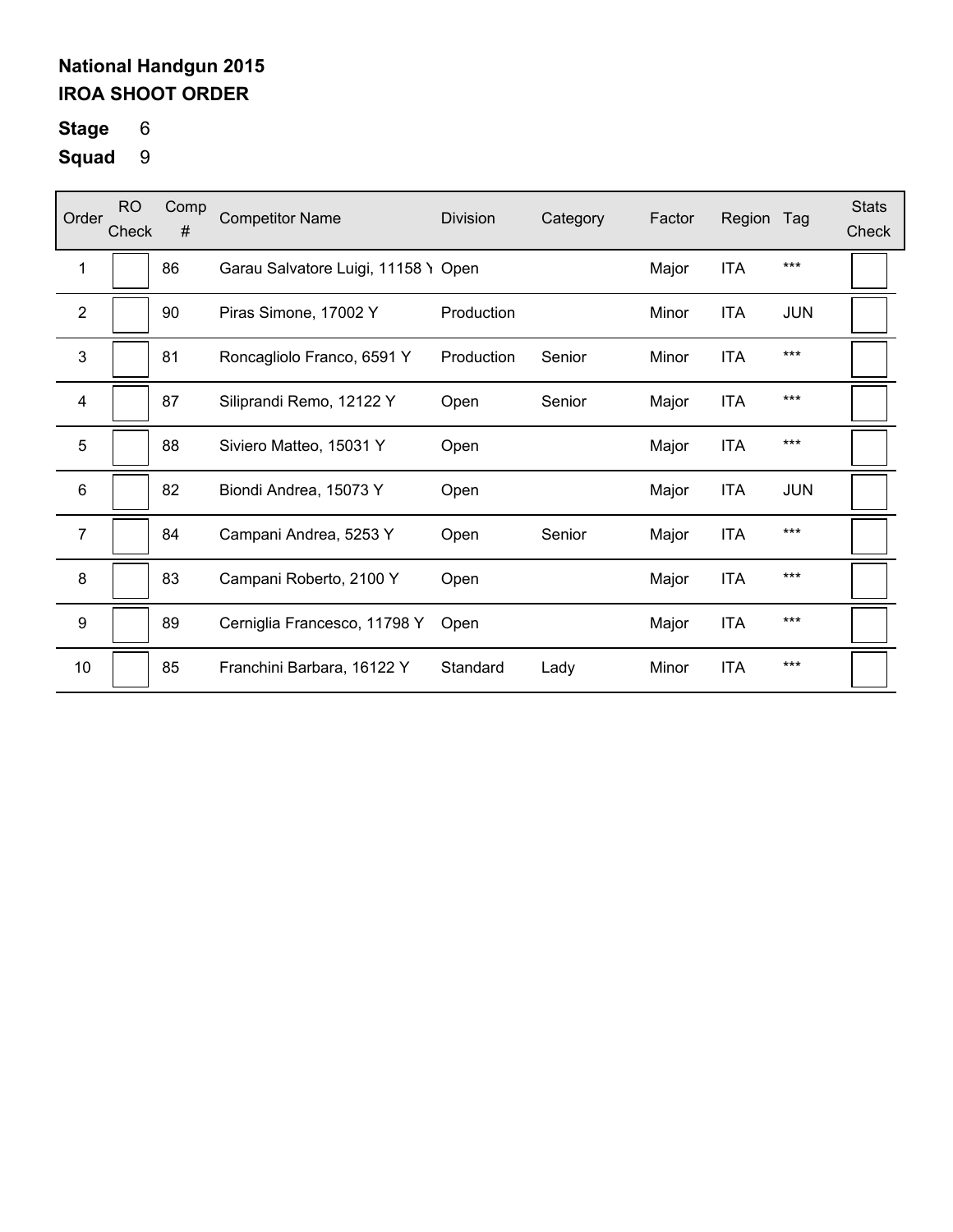**Stage** 6

| Order                   | <b>RO</b><br>Check | Comp<br># | <b>Competitor Name</b>              | Division   | Category  | Factor | Region     | Tag   | <b>Stats</b><br>Check |
|-------------------------|--------------------|-----------|-------------------------------------|------------|-----------|--------|------------|-------|-----------------------|
| 1                       |                    | 100       | Lepore Mario Cristoforo, 15388 Open |            |           | Major  | <b>ITA</b> | $***$ |                       |
| $\sqrt{2}$              |                    | 97        | Lo Bosco Vincenzo, 13810 Y          | Production |           | Minor  | <b>ITA</b> | $***$ |                       |
| 3                       |                    | 95        | Orsolini Marco, 11737 Y             | Open       |           | Major  | <b>ITA</b> | $***$ |                       |
| $\overline{\mathbf{4}}$ |                    | 94        | Patria Giorgio, 1058 Y              | Open       |           | Major  | <b>ITA</b> | $***$ |                       |
| 5                       |                    | 96        | Piampiani Fabrizio, 15853 Y         | Open       |           | Major  | <b>ITA</b> | $***$ |                       |
| $6\phantom{1}$          |                    | 93        | Amiranda Cristian, 10179 Y          | Open       |           | Major  | <b>ITA</b> | $***$ |                       |
| 7                       |                    | 92        | Bovis Stefano, 4312 Y               | Standard   | S. Senior | Major  | <b>ITA</b> | SS    |                       |
| 8                       |                    | 91        | Cassandra Mauro, 10178 Y            | Open       | Senior    | Major  | <b>ITA</b> | $***$ |                       |
| 9                       |                    | 98        | Cuccui Anna Rita, 17092 Y           | Standard   | Lady      | Minor  | <b>ITA</b> | ***   |                       |
| 10                      |                    | 99        | De Rosa Andrea, 13512 Y             | Production |           | Minor  | <b>ITA</b> | ***   |                       |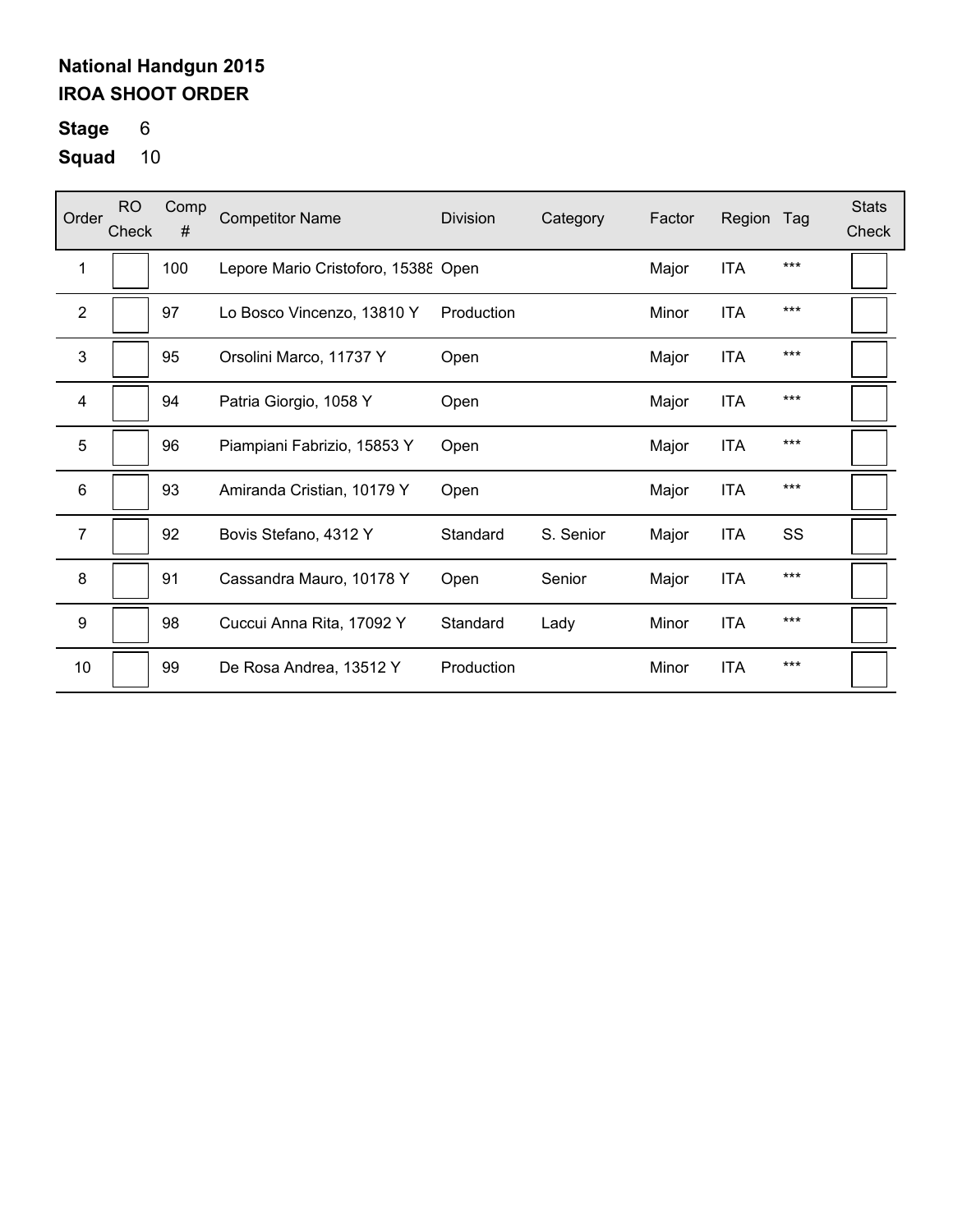# **Stage** 6

| Order            | <b>RO</b><br>Check | Comp<br># | <b>Competitor Name</b>                 | <b>Division</b> | Category | Factor | Region     | Tag   | <b>Stats</b><br>Check |
|------------------|--------------------|-----------|----------------------------------------|-----------------|----------|--------|------------|-------|-----------------------|
| 1                |                    | 110       | Della Ragione Crescenzo, 153. Standard |                 |          | Minor  | <b>ITA</b> | $***$ |                       |
| $\mathbf{2}$     |                    | 102       | Giolini Luciano, 14129 Y               | Standard        | Senior   | Major  | <b>ITA</b> | $***$ |                       |
| 3                |                    | 106       | Matarazzo Alberto, 15624 Y             | Production      | Senior   | Minor  | <b>ITA</b> | $***$ |                       |
| 4                |                    | 103       | Paddeu Gian Nunzio, 16376 Y Production |                 |          | Minor  | <b>ITA</b> | $***$ |                       |
| 5                |                    | 107       | Rosa Roberto, 15200 Y                  | Classic         | Senior   | Minor  | ITA        | $***$ |                       |
| 6                |                    | 101       | Autore Marzia, 13809 Y                 | Classic         | Lady     | Minor  | <b>ITA</b> | ***   |                       |
| $\overline{7}$   |                    | 109       | Barbarito Giovanni, 12905 Y            | Production      |          | Minor  | <b>ITA</b> | ***   |                       |
| 8                |                    | 104       | Boanini Alessio, 14727 Y               | Standard        |          | Major  | <b>ITA</b> | $***$ |                       |
| $\boldsymbol{9}$ |                    | 108       | Calzetta Danilo, 15201 Y               | Production      |          | Minor  | <b>ITA</b> | ***   |                       |
| 10               |                    | 105       | Camaiani Simone, 16982 Y               | Standard        |          | Major  | <b>ITA</b> | $***$ |                       |